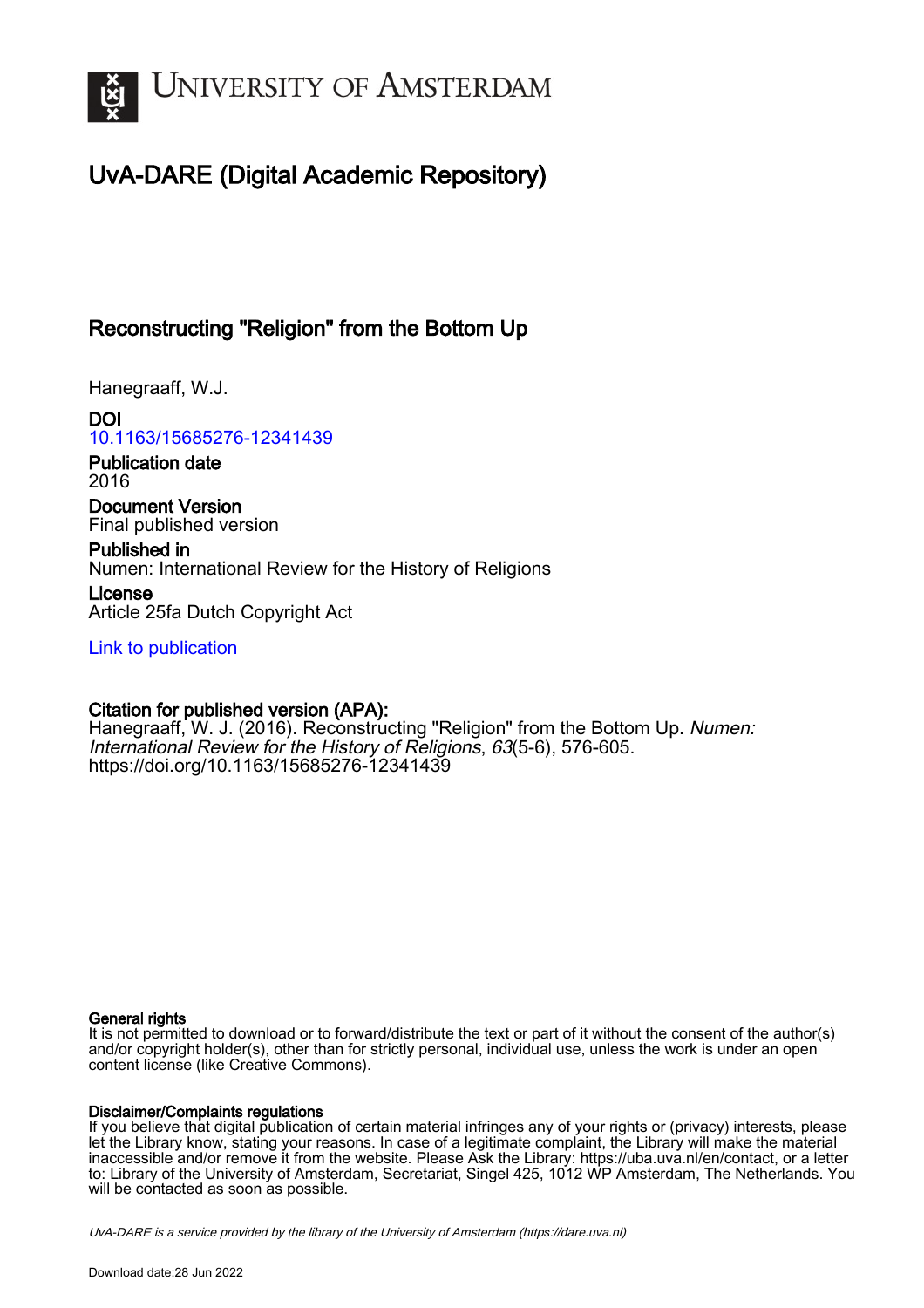

## **Reconstructing "Religion" from the Bottom Up**

*Wouter J. Hanegraaff*

University of Amsterdam, Department of History, European Studies, and Study of Religion, Kloveniersburgwal 48, 1012 CX Amsterdam, The Netherlands *w.j.hanegraaff@uva.nl*

#### **Abstract**

This article claims to uncover the core problematics that have made the debate on defining and conceptualizing "religion" so difficult and argues that this makes it possible to move beyond radical deconstruction towards *re*constructing the concept for scholarly purposes. The argument has four main steps. Step 1 consists of establishing the nature of the entity "religion" as a *reified imaginative formation*. Step 2 consists of identifying *the basic dilemma* with which scholars have been struggling: the fact that, on the one hand, definitions and conceptualizations do not seem to work unless they stay sufficiently close to commonly held prototypes, while yet, on the other hand, those prototypes are grounded in monotheistic, more specifically Christian, even more specifically Protestant, theological biases about "true" religion. The first line of argument leads to crypto-theological definitions and conceptualizations, the second to a radical deconstruction of the very concept of "religion." Step 3 resolves the dilemma by identifying an *unexamined assumption*, or *problematic* "*blind spot*," that the two lines of argument have in common: they both think that "religion" stands against "the secular." However, the historical record shows that these two defined themselves not just against one another but, simultaneously, against a *third* domain (referred to by such terms as "magic" or "superstition"). The structure is therefore not dualistic but triadic. Step 4 consists of replacing common assumptions about how "religion" emerged in the early modern period by an interpretation that explains not just its emergence but its logical *necessity*, at that time, for dealing with the crisis of comparison caused by

I am grateful to Egil Asprem, Markus Altena Davidsen, Steven Engler, Olav Hammer, Jan Platvoet, Kevin Schilbrack, and Michael Stausberg for reading previous versions of this article and for their critical comments.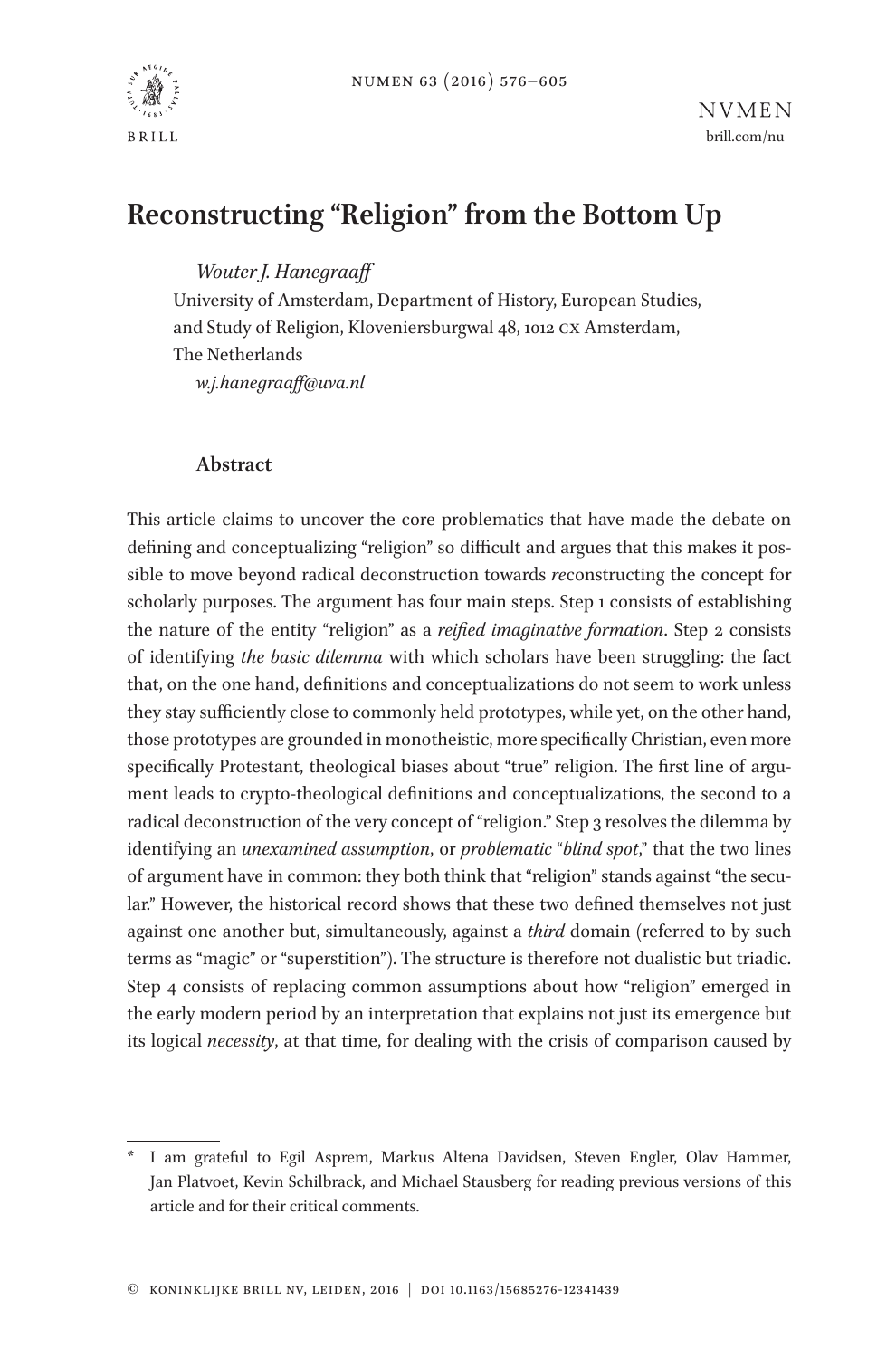colonialist expansion. "Religion" emerged as the *tertium comparationis* — or, in technically more precise language, the "pre-comparative *tertium*" — that enabled comparison between familiar (monotheist, Christian, Protestant) forms of belief and modes of worship and unfamiliar ones (associated with "pagan" superstition or magic). If we restore the term to its original function, this allows us to reconstruct "religion" as a scholarly concept that not just avoids but *prevents* any slippage back to Christian theology or ethnocentric bias.

#### **Keywords**

concept of religion – definition of religion – imagination – *tertium comparationis* – comparison – superstition – magic – prototypes – deconstruction – reification

…

. . . ainsi tous vos raisonnemens, toutes vos connoissances, sont fondées sur des images tracées dans votre cerveau: vous ne vous en appercevez pas; mais arrêtez-vous un moment pour y songer, & alors vous voyez que ces images sont la base de toutes vos notions . . . (Voltaire)1

∵

Taking up Kevin Schilbrack's challenge "After We Deconstruct Religion, Then What?" (2013), this article claims to uncover the core problematics that have made it so difficult to resolve the debate on defining and conceptualizing "religion." My objective in the following pages is *not* to provide yet another descriptive overview of the debate and the various positions that are possible within it, as this has been done already many times before (e.g., Spiro 1966; Lambert 1991; Clarke and Byrne 1993; Blasi 1998; Wilson 1998; Platvoet 1999a; Snoek 1999; McKinnon 2002; Stausberg and Gardiner 2016). Rather, I will attempt to move straight to the heart of the problem and focus on the issues that all participants

<sup>1</sup> Voltaire's contribution to the entry "Imagination, Imaginer" in Diderot and d'Alembert 1765: 561 (cf. Zollna 1990: 8–9): ". . . thus all your reasonings and all your knowledge are based upon images traced in your brain: you are not aware of it, but just stop for a moment to think about it, and you [will] see that these images are the foundation of all your notions."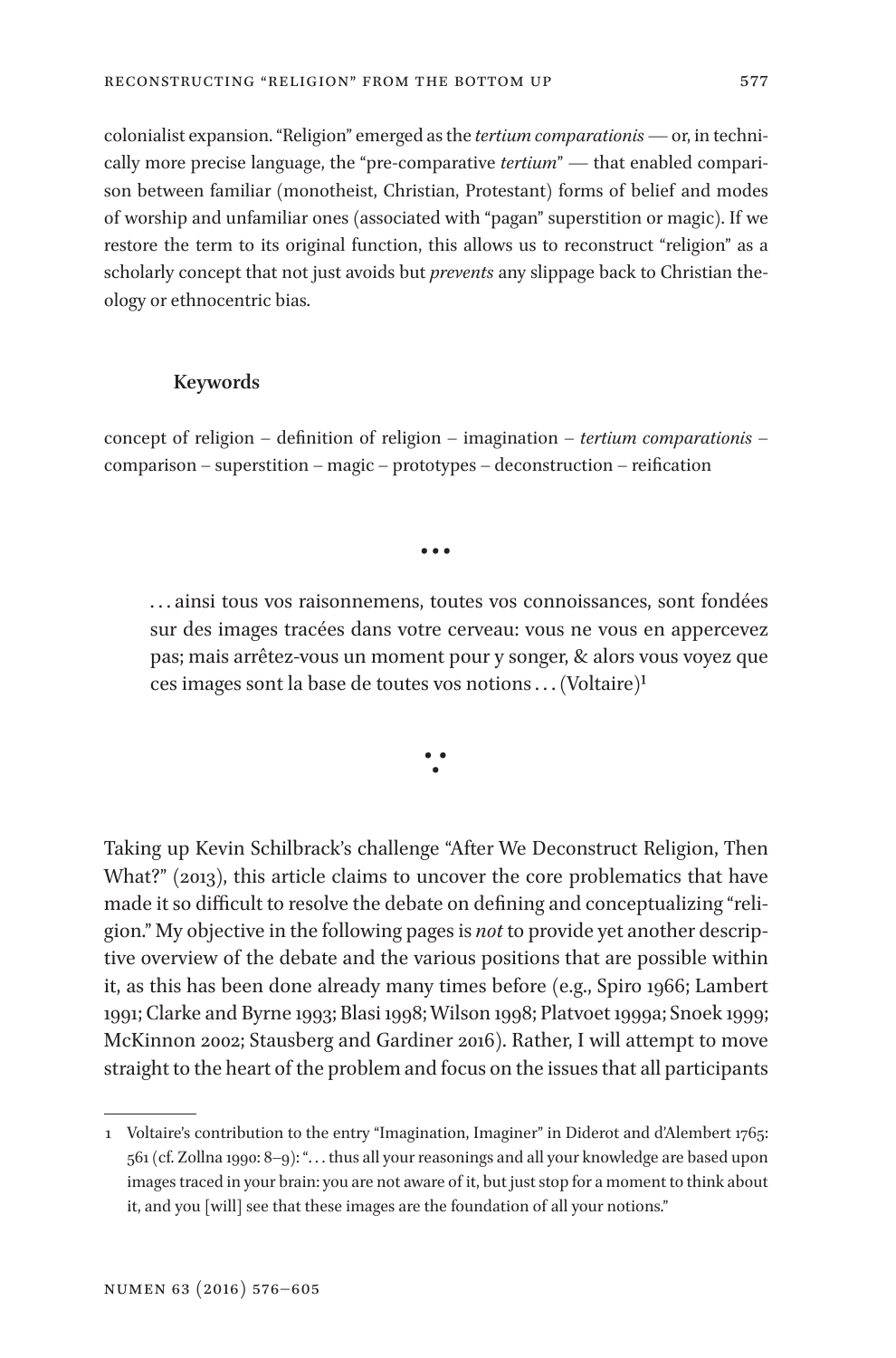in the debate have been struggling with. On that basis, I will build up an argument in four steps that fully respects and integrates the radical deconstructionist position but goes beyond it to ultimately leave it behind. I argue that "religion" can be *re*constructed from the bottom up as a meaningful scholarly category, but only if we take the well-known slogan "always historicize!" much more seriously than most deconstructionist critics have taken it (McCutcheon 2001: 7). The problematic nature of "religion" cannot be resolved unless we approach it from a perspective that closely integrates theoretical with historical analysis.

#### **Step 1: "Religion" as a Reified Imaginative Formation**

My argument is grounded in a systematic review of the scholarly literature on the concept and definition of "religion," from Wilfred Cantwell Smith's *The Meaning and End of Religion* (1962) to very recent contributions such as Brent Nongbri's *Before Religion* (2013) and Michael Bergunder's "What is Religion?" (2011/2014). Next to a long series of monographs addressing the theoretical and historical dimensions of the problem, I went through all the issues of the main academic peer-reviewed journals, although just a selection of these titles has finally made it into my bibliography. In reading through all these materials, what surprised me most was that none of the participants in this debate seemed to ask the question that — as I will argue — should be the starting point of the entire inquiry. If we try to conceptualize or define "religion," then *what kind of entity* are we talking about, and *where is such an entity located*?

Currently, the most popular answer to this question is that "religion" is a "discursive formation" and therefore exists in modern discourse. I do not deny that one can fruitfully approach the topic from that direction, and to some extent I will be doing so myself in later parts of this article. However, it does not catch the actual nature of the *definiendum* with a sufficient degree of precision. On a more fundamental level, I argue, "religion" must be understood as an *imaginative formation*. This means, quite simply, that it is located nowhere else than in the human imagination, both collective and individual (cf. Schilbrack 2014: 88, 103). Please note that such a claim does not reflect any romanticizing or religionist concern with exalting "the splendors of the religious imagination" or its supposed spiritual benefits: that is not where this argument is coming from. On the contrary, the claim is grounded in the classic Enlightenment tradition of empirical and critical philosophy from Thomas Hobbes and David Hume to Immanuel Kant, which established the imagination as a faculty of the mind that is crucial to all our cognitive processes in that it allows us to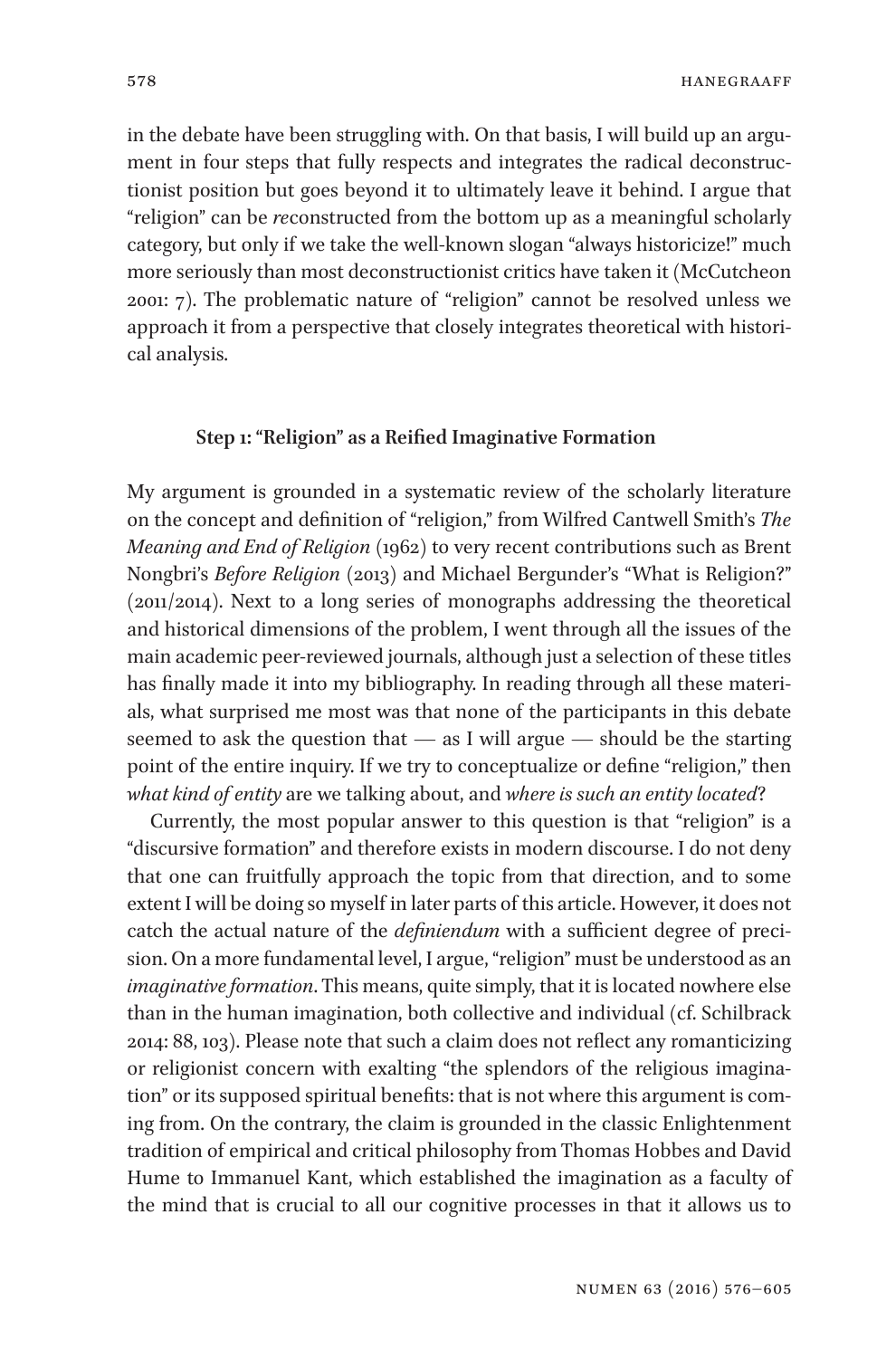apprehend reality and bring order to the chaos of sense impressions.<sup>2</sup> As far as I can tell, this basic line of argument has never been refuted — on the contrary, it has created solid philosophical foundations for more recent approaches in cognitive science that highlight imaginative processes as basic to human cognition on a pre-rational and pre-discursive level. As programmatically stated by Gilles Fauconnier and Mark Turner in their groundbreaking work on cognitive blending, "[t]he next step in the study of mind is the scientific study of the nature and mechanisms of the imagination" (Fauconnier and Turner 2002: 8, 15).

Approaching "religion" as an imaginative formation may nevertheless seem strange, and perhaps feel uncomfortable, to readers less familiar with the empiricist and critical analysis of the imagination in classic Enlightenment philosophy. But it is essential to the argument I am about to develop, so I kindly invite those readers to bracket their doubts or objections for the time being and first follow my line of reasoning to the end. I make so bold as to state categorically that unless we grasp the nature of "religion" as an imaginative formation and understand the intellectual implications of taking such an approach, we will remain blind to what is at stake in the enterprise of defining "religion" and will surely lose our way in the extremely confusing labyrinth of current theories and academic polemics. Since the nature of "religion" as an imaginative formation will serve as my Ariadne's thread through that labyrinth, let me make clear what it is *not* intended to mean.

First, and at the risk of belaboring the obvious: that "religion" exists exclusively in the realm of the human imagination (both collective and individual) does not logically follow, and is not meant to suggest directly or indirectly, that any specific convictions conventionally classed as "religious" are mere imaginary delusions. My concern is with the status of "religion" as a mental concept, not with questions such as the existence or non-existence of gods, angels, demons, or any other possible objects of religious belief. As is well known,

<sup>2</sup> Warnock 1976: 13–71; cf. Warnock 1994: 1–16. Specifically about the imagination in Kant, see Böhme and Böhme 1983: 231–250; Gibbons 1994; and the particularly impressive analysis in Kneller 2007. For a historically more detailed while philosophically less precise overview of Enlightenment understandings of imagination, see Engell 1981; for a comprehensive discussion, see Brann 1991. The current neglect of the imagination as a key term in the study of religion is emphasized in Traut and Wilke 2015 and Hanegraaff 2016. To forestall some questions and potential misunderstandings about my argument on the following pages (e.g., concerning my understandings of such terms as "ideas" or "concepts;" my assumptions about mental processes such as perception, projection, or reification; my dismissal of real definitions; as well as my understanding of methodological agnosticism), it may be useful to point out that my philosophical and methodological commitments are essentially Kantian (cf. Hanegraaff 2013a: 254).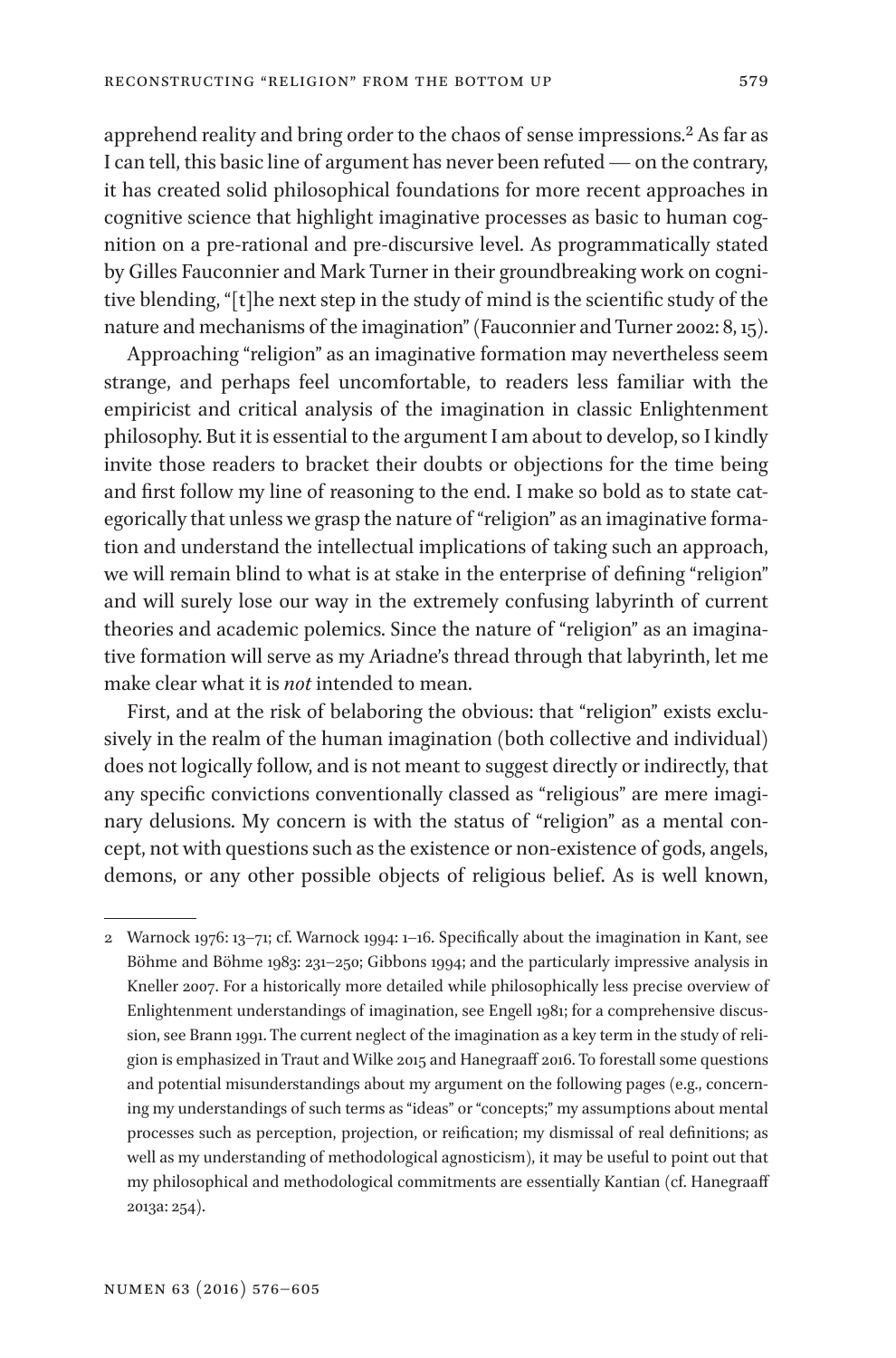many early debates on defining religion have been defective for the simple reason that they failed to distinguish sharply and consistently between "religion" as a concept and the supposed reality *sui generis* ("God" or "the Sacred") to which some scholars believed it should refer (McCutcheon 1997). Debates about the truth or falsity of such claims as the existence of the Sacred or the activity of God in the world are inherently theological in nature. As such they have no place in the study of religion as a scholarly discipline — except, of course, as objects of analysis.

Second, the statement that "religion" exists only in the human imagination in no way conflicts with the fact that, in the real world "out there," many people engage in such activities as worshipping deities, fighting against unbelievers, going on pilgrimages to holy sites, reporting visions or revelations, and so on and so forth. Obviously, we are not just imagining they are doing such things. The point at issue is a different one. While the real existence of these activities is undeniable, there is nothing self-evident or inevitable about the mental act of categorizing them under one single umbrella named "religion." It just so happens that, in Western culture (and decisively since early modernity), we have come to perceive a certain range of activities and associated beliefs as pertaining to what we call "religion," and to most people this particular category has become so natural that it is rarely ever questioned. The mental process involved, through which "something belonging only in the world of imagination is mistaken for something that exists in the real world" (as nicely formulated by Asad 2001: 209; cf. Berger and Luckmann 1966: 106–109), is technically known as *reification*. As will be seen, its importance can hardly be overstated.

Third (and most controversially in the current academic climate), that "religion" exists only in the human imagination does not imply that it has little or no reality. Jonathan Z. Smith's famous one-liner "*there is no data for religion*" appeared in a book with the significant title *Imagining Religion* and was directed precisely against the reification fallacy (1982: xi). But in subsequent discussions since the 1990s, the undeniable fact that "religion" is a mental construct or rhetorical invention that we project upon the world has been taken a step further and interpreted as an argument for denying its very reality. In spite of all appearances to the contrary, we are told, religion simply does not exist (e.g., Fitzgerald 2000: x; 2007: 7; Boyer 2010: 9). There is no such thing! Such statements sound challenging and exciting until one realizes that *it is precisely by means of reification that imaginary constructs become real and potent forces in the actual world*. There is no such thing as "the economy" out there, but this reified abstraction dominates our newspapers and our everyday lives. There is no such thing as "Islam" out there (only groups and people who consider themselves Muslims of one persuasion or another), but its presence in our collective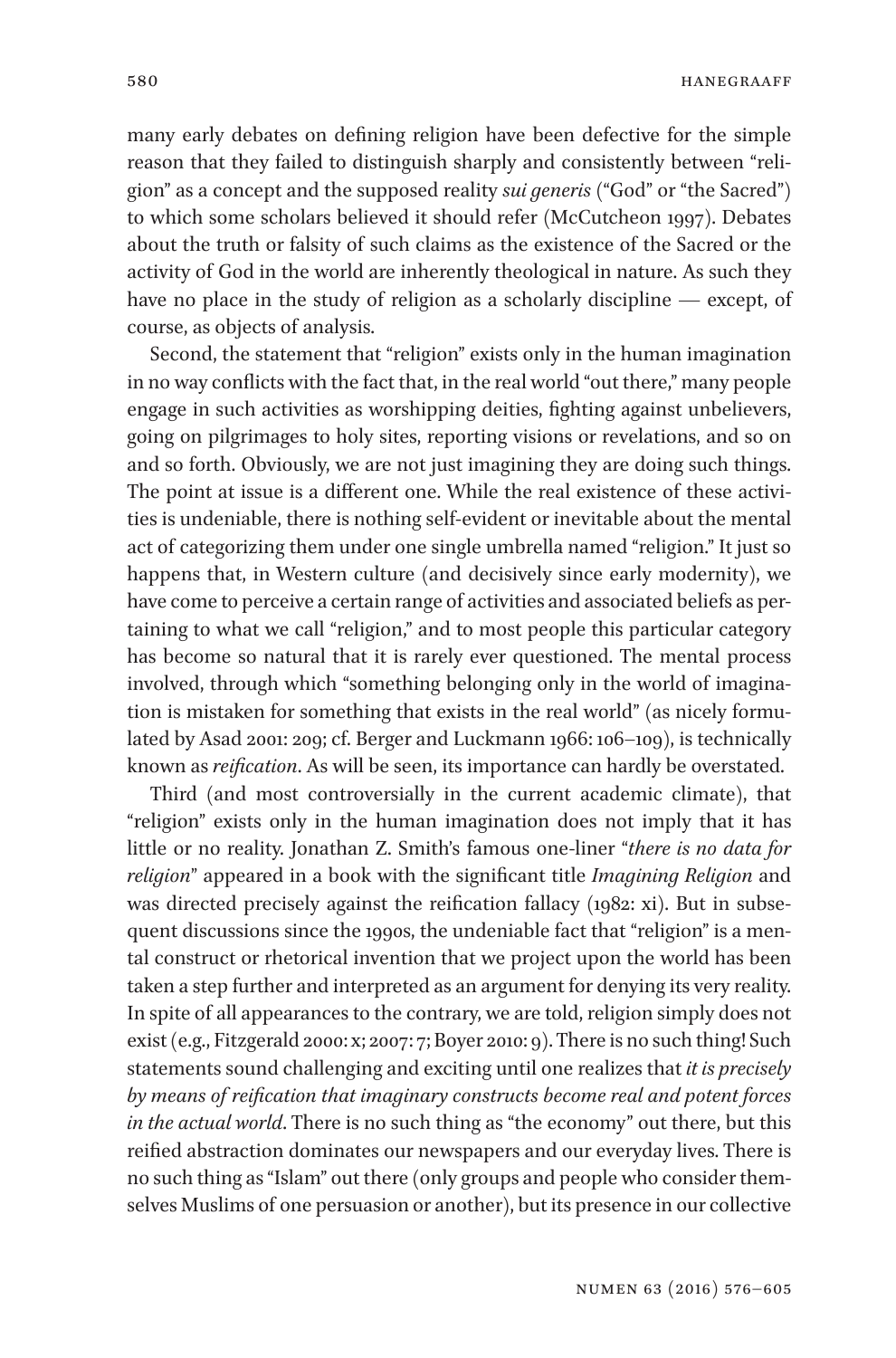imagination has a global impact on political decision-making and dramatically affects the lives of millions. Likewise, of course, there is no such thing as "religion" out there either — only a wide variety of human practices, beliefs, or experiences that may or may not be categorized as such, depending on one's definition. However, by virtue of being *imagined* not only as the "other" of science and rationality but also as the ultimate refuge and safeguard of morality and meaning, "religion" has become constitutive of modernity itself (e.g., Nongbri 2013: 12). To this I will return below.

Let me finish this section with an example. If a militant atheist such as Daniel Dennett (2007) tries to "break the spell" of religion in the interest of reason and scientific progress, what he really wants to break is the power of religious narratives in our collective imagination. To do so effectively, he needs to reify "religion" or accept its reification in popular discourse: otherwise, he would be left without a target or without an audience (most likely both). Would it then be correct to say that since "there is really no such thing as religion out there," Dennett is wasting his time fighting a chimera? Not as long as his books are bought, read, reviewed, and discussed — in short, as long as they manage to find their place within and contribute to, a broader social discourse about "religion," its sense or nonsense, its virtues or dangers, and so on. Not as long as there are enough people around who recognize themselves or others in his depiction of what "religion" is all about. The question of whether there is any truth to Dennett's concept of "religion" is entirely beside the point — in fact, the question is meaningless. Religion is whatever people think religion is. If they believe it exists, then it does indeed exist in their imagination; and reification does the rest, by turning religion into a reality.

#### *Types of Definition*

From what we have seen so far, it follows that the goal of defining religion cannot consist in establishing the truth about "what religion really is." Definitions of that kind are usually referred to as *real definitions* and have the propositional form "religion =  $x$ " (Robinson 1954: 149–192).<sup>3</sup> Their intuitive plausibility results from the trick that reification plays on all of us in making us believe that the imaginary constructs that we project upon the world are actually present "out there," ready for us to investigate them so as to find out what they are. In any such investigation, we are influenced, furthermore, by another cognitive proclivity known as *psychological essentialism* (Medin and Ortony 1989: 183–187):

<sup>3</sup> For a courageous but, in my firm opinion, ultimately unconvincing recent defense of real definitions of religion, see Schaffalitzky de Muckadell 2014. For a general introduction to definition and classification theory in the study of religion, see Snoek 1994.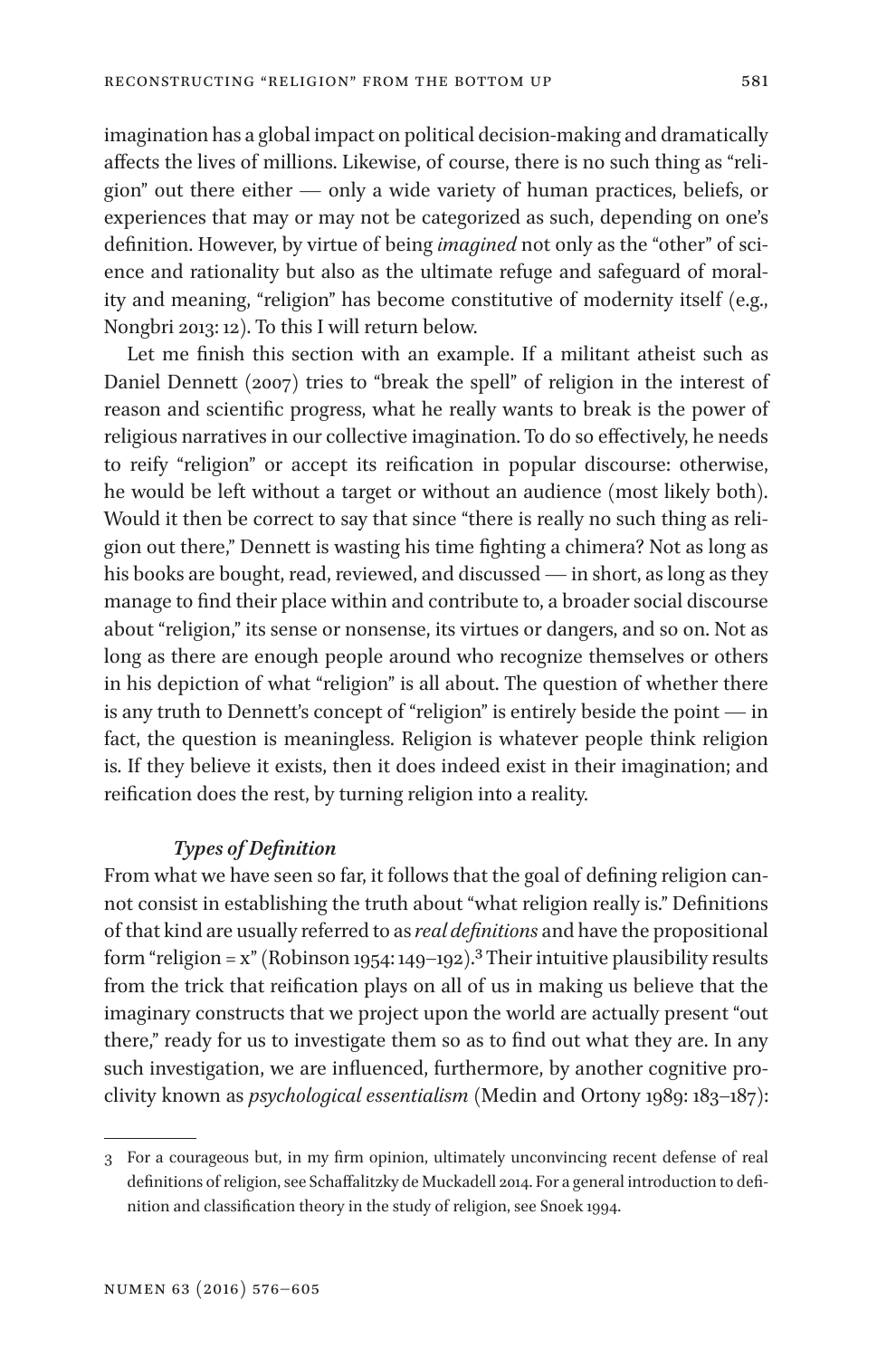when we think of religion, it is natural for the human mind to assume that there is some unique hidden property by virtue of which "it" is religion and not something else. Hence, we fall prey to a double deception. First, we experience our imaginal constructs as realities "out there," and then we make the further assumption that those objects of investigation must have some unique and unchanging essence that exists independently of ourselves and our interpretations. The former process results in real definitions; the latter turns them into essentialist ones.

The theoretical alternative to a real/essentialist definition is known as a *nominal* definition. Nominal definitions do not say "religion = x" but, rather, "by the word 'religion' I mean x." This difference may be clear and straightforward in theory; however, such is the power of our cognitive habits of reification and essentialization that even with purely nominal approaches, conceptual slippage back into realist or semi-realist language is very difficult to avoid in practice. In fact, simply dropping the quotation marks around the substantive "religion" or the adjective "religious" or dispensing with tiresome rejoinders such as "so-called" or "what is conventionally referred to as" may already be enough to arouse dire suspicions of covert realist agendas! Because the study of religion looks back on a long and difficult history of liberation and emancipation from the dominance of Christian theology and quasi-theological *sui generis* discourses (McCutcheon 1997; Hanegraaff 2012), scholars of religion tend to experience this as a much more pressing and sensitive issue than their colleagues in other disciplines of the humanities, who tend to be more relaxed about their own reified concepts. Talk about "art" or "literature" existing out there may be just as questionable as talk about "religion" existing out there, but it does not make us feel that our fundamental understanding of reality is at stake. This is different in the study of religion, because the very worldviews and assumptions that are basic to modernity have emerged together with the construction of "religion" as its rhetorical other. As a result, whenever we speak about "religion," our own identity is at stake and we feel a need to "take a position."

Next to the basic polarity of real versus nominal, I need to introduce two further types of definition, known as "lexical" and "stipulative" (Robinson 1954: 35–92). *Lexical* definitions are of the familiar dictionary type: they do not claim to explain what "religion" really is but simply describe how the word is commonly used. Their propositional form is " 'religion' is commonly held to mean x." Please note that lexical definitions are not subsumed under nominal definitions but must be seen as an independent alternative to real definitions. In other words, they represent a third option: if a real definition says "religion  $= x''$ , and a nominal definition says "by the word 'religion' I mean  $x''$ , then what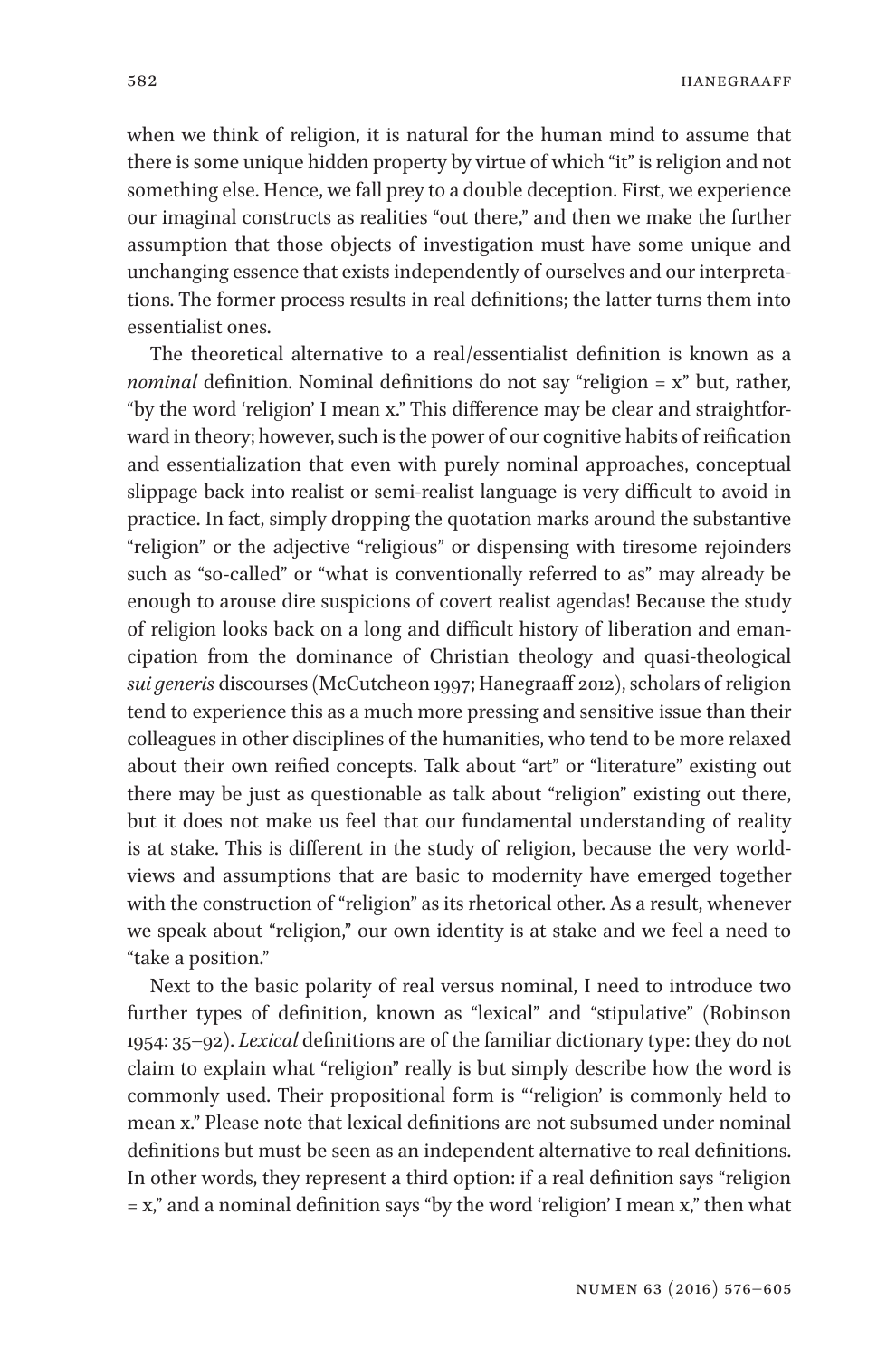a lexical definition really says is "by the word 'religion' *they* mean(t) x." Finally, *stipulative* as opposed to lexical definitions do not just describe or restate the common usage of the term but seek to introduce a better way of defining "religion." Their propositional form is "religion should be understood as x." Technically, this makes them into a form of nominal definition, but stipulative definitions are typically more assertive and ambitious: those who propose them are not content just to specify or explain what they mean by the term "religion" but, implicitly or explicitly, intend to criticize or reject competing definitions.

To further clarify the respective status of these four types as instruments in scholarly research, I will put them in the following order:

| Real        | $Religion = x$                        |
|-------------|---------------------------------------|
| Lexical     | By the word "religion" they mean(t) x |
| Nominal     | By the word "religion" I mean x       |
| Stipulative | "Religion" should be understood as x  |

Since real definitions are based on giving credence to a cognitive delusion, as we have seen, they can be dismissed as incompatible with scholarly method. Lexical definitions are compatible with it, but their function is pre-analytic: they usefully tell us how the term "religion" has been used but are content to remain on the descriptive level and do not take a position. As soon as we do assume a position, or a critical perspective as scholars, we have moved from lexical to nominal definitions. Nominal definitions fulfill the elementary scholarly requirement of specifying one's usage of terms. However, only stipulative definitions are scientific in the strong sense of the word because of their additional ambition of helping us understand, as accurately as possible, what it actually *is* that we are looking at or talking about.

#### **Step 2: The Dilemma**

I have been arguing that "religion" exists, in the world out there, not as empirical data but as a reified imaginative formation. Hence, we cannot check the validity of our definitions by comparing them to the data or assume that those definitions are extrapolated from empirical facts: the facts and data that we encounter on the ground do not ever consist of "religion" but only of people doing this-or-that and making such-and-such claims (including, perhaps, the claim that their beliefs and activities qualify — or, for that matter, do not qualify — as "religion"). However, this does not mean that "religion" is just an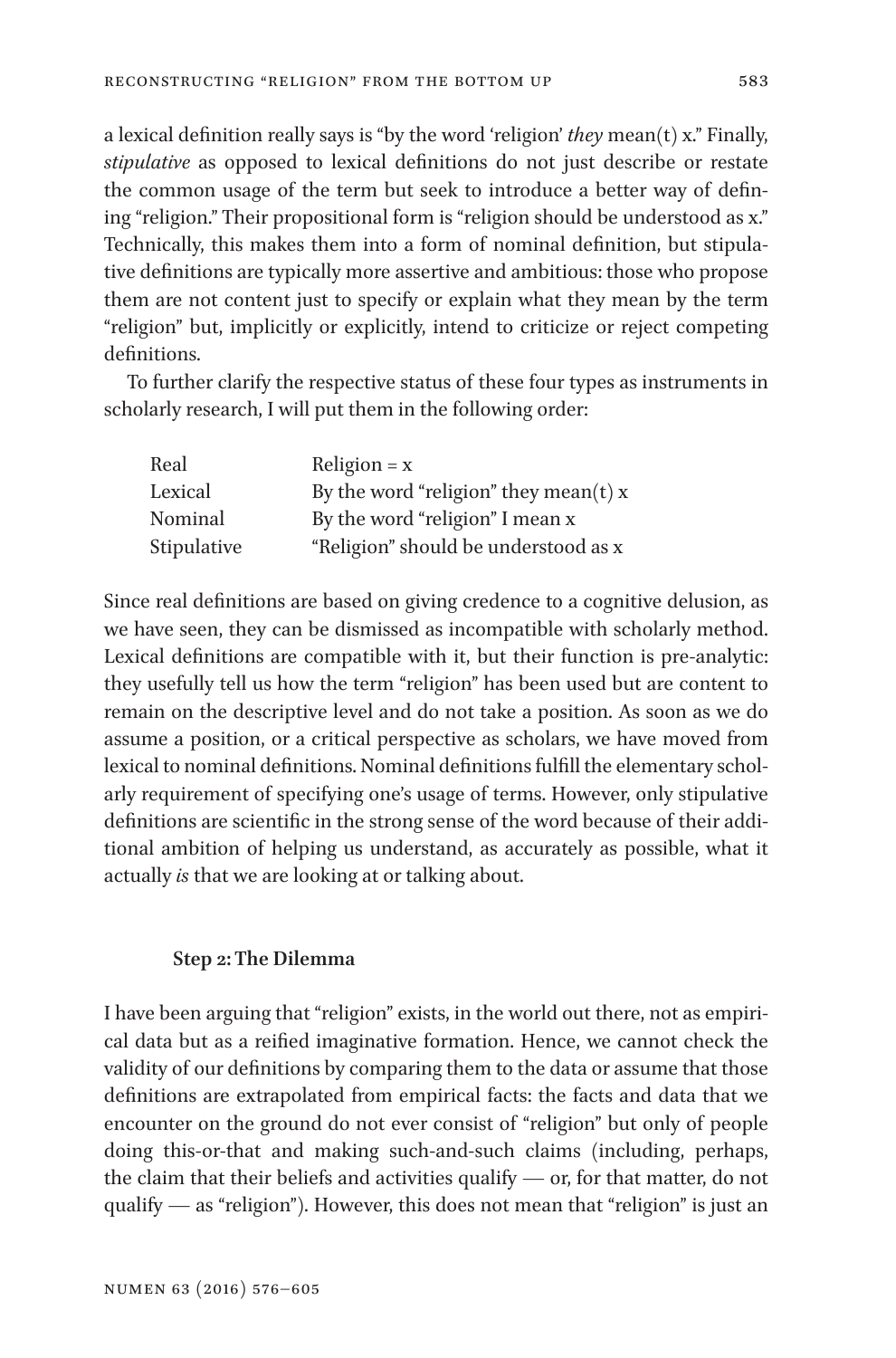illusionary trick of the imagination that we are at liberty to discard, ignore, or replace by something of our preference. Having stated that there is no data for religion, in the famous passage referred to above, Jonathan Z. Smith went just one step too far in that direction by adding that "[r]eligion is solely the creation of the scholar's study" (1982: xi). That statement was clearly incorrect, as Smith himself would demonstrate in his later work (1998). Historically, the concept of "religion" was *not* created by scholars but emerged over the course of several centuries at least, since the early modern period, as a discursive formation proper to Christian culture and to the complex process of transformation that gave birth to modern and secular worldviews. As such, it has become a discursive reality outside and independent of the scholar's study: it is not just a term imposed by us on "the data," but a reality that is there for scholars to analyze.

In their attempts at coming to grips with this mysterious object of research, however, scholars are faced with a dilemma that admits of no easy solution. On the one hand [below: option 1], any valid definition of "religion" needs to stay reasonably close to the commonly held meanings of that term, that is to say, to dominant lexical definitions. If it strays too far from them, it will no longer be recognizable as a definition of "religion" (as helpfully pointed out by Jan Snoek [1999: 314], a stipulative definition of "religion" as "fishing at sea" is formally possible but would obviously make no sense). But, on the other hand [below: option 2], those commonly held meanings and lexical definitions are by no means innocent — on the contrary, they are deeply problematic. In demarcating "religion" from whatever it is not, they categorize human culture along heavily loaded ideological fault lines: for instance they set up a contrast of "religion" (= true) against "magic" (= false); "religion" (= false) against "reason"  $($  = true); "religion"  $($  = good) against "superstition"  $($  = bad); "religion"  $($  = bad) against "science" (= good); "religion" (= moral) against "paganism" (= immoral); or even of "religion" (= immoral) against "humanism" (= moral). And so on. This fact makes it hard to avoid concluding that, in the interest of scholarly objectivity, our definitions should *not* stay close to commonly held meanings or lexical definitions at all! On the contrary, should they not try to move away from them as far as possible, or even be discarded altogether?

While both arguments are compelling, they seem mutually exclusive. Moreover, the logic of option 1 seems tautological ("a valid definition of 'religion' must define 'religion' ") while that of option 2 seems paradoxical ("a valid definition of 'religion' must *not* define 'religion' ").4 So here we have our basic

<sup>4</sup> For an independent but very similar argument, see Bergunder 2011 and the updated English version from 2014, especially 252–256. Bergunder's "Religion 1" refers to stipulative scholarly definitions and "Religion 2" to common understandings as captured in lexical definitions.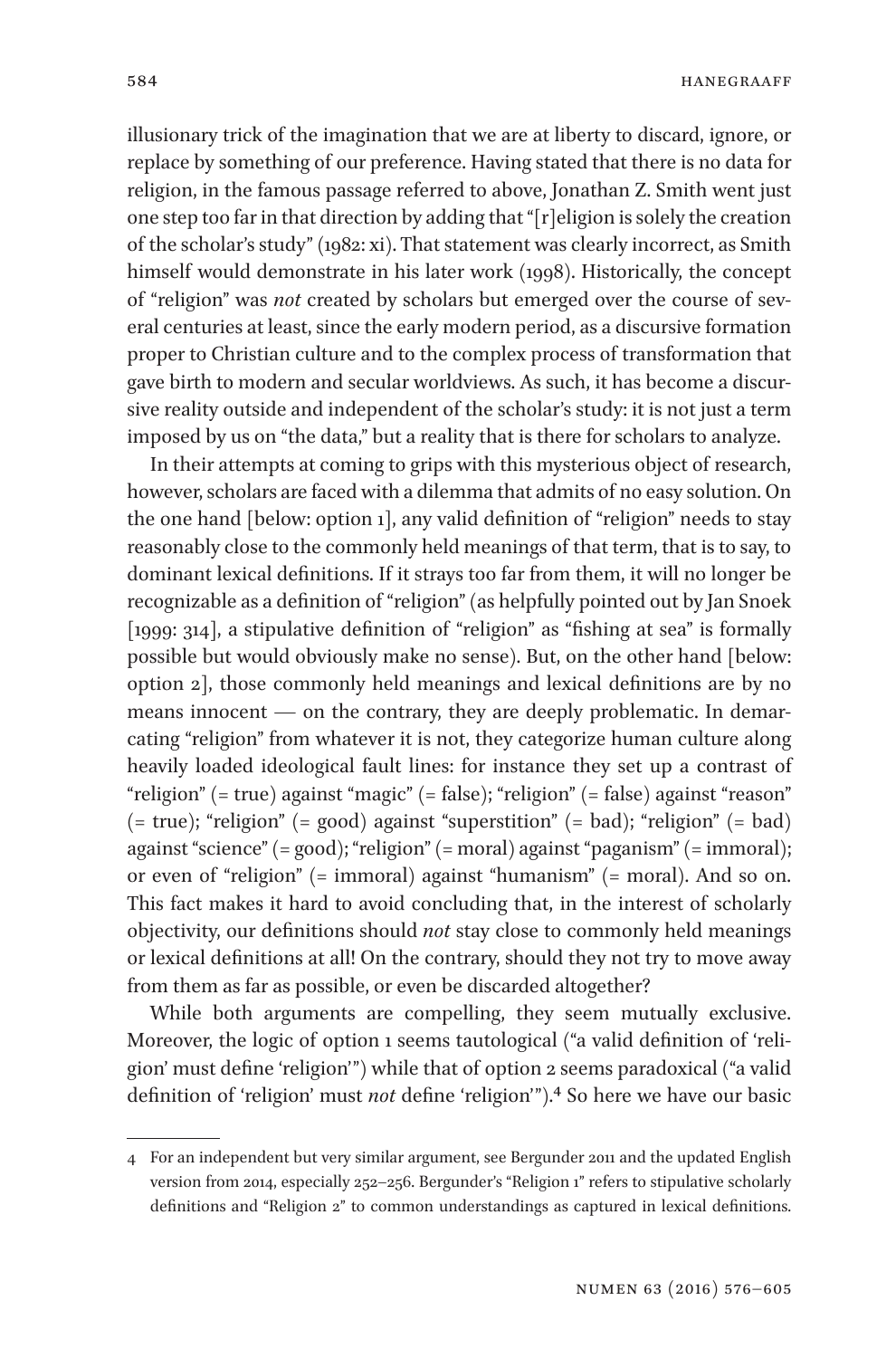dilemma: stipulative definitions cannot live with lexical ones but cannot live without them either! Let us look more closely now at how these two types of logic have worked out in practice.

#### *Option 1: Co-opting "Religion"*

Definitions that follow the former kind of logic have an obvious advantage: they make intuitive sense to most people, at least in a Western context, because they are reminiscent of what we have already learned to understand by the term "religion." For instance, Edward B. Tylor's famous "minimum definition" of religion as "the belief in Spiritual Beings" (1913: 424) makes sense to many people who (1) are used to having God described to them as a spiritual being, (2) therefore assume that other cultures must have similar deities, and (3) have come to take it for granted that "belief" (rather than ritual practice, for instance, or personal experience) is what "religion" is ultimately all about. This is the background to what Melford E. Spiro, in an influential article that proposed a definition similar to Tylor's, called "intra-cultural intuitivity" (1966: 91). In giving our assent to such definitions, what we are actually doing is highlighting Christianity, and Protestantism more specifically, as particularly good examples of the class or category that we want to refer to as "religion." In other words, we allow them to function as our *prototypes* for imagining "religion" (Lakoff 1987; Saler 2000: 197–226). Contrary to what is sometimes assumed, this logic is found not just in so-called "substantive" definitions such as Tylor's or Spiro's (which concentrate on beliefs considered typical for "religion") but is at least as pervasive in "functionalist" contexts (which are more interested in the social function of "religion"). For instance, Emile Durkheim's definition in his famous *Elementary Forms of Religious Life* relies entirely on Christian prototypes or even stereotypes (Hanegraaff 1999: 341–345).

Many scholars accept or even embrace the ethnocentricity of such approaches as unavoidable and unproblematic. They argue that "religion" just happens to be a Western concept grounded in monotheistic prototypes, and we should just accept the fact. For instance, in his influential monograph *Conceptualizing Religion*, Benson Saler advocates in no uncertain terms "that we acknowledge explicitly that for most Western scholars the clearest examples of the category religion, the most prototypical examples of it, are those families of religions that we call 'Judaism,' 'Christianity,' and 'Islam' " (Saler 2000: xii). Saler's conceptualization of "religion" might therefore

What seems initially tautological and paradoxical can then be translated into logical although mutually exclusive statements: "religion 1 must define religion 2" and "religion 1 must not define religion 2."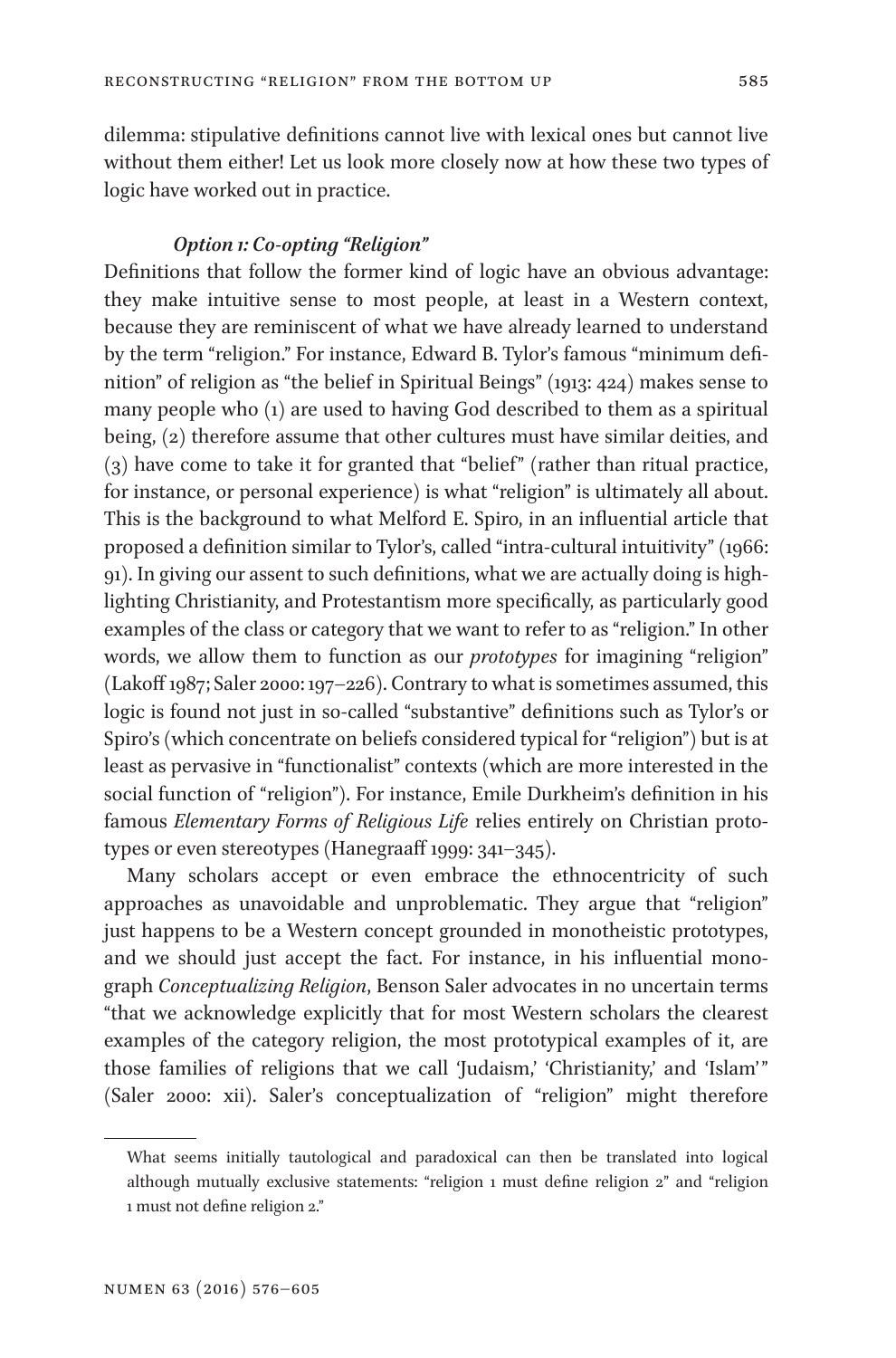be described as *monotheism-plus*: it comprises Judaism, Christianity, and Islam, plus

whatever else we deem to participate in the pool of elements to the extent of resembling the Western monotheisms in significant respects. And how do we establish what is significant? By cogent analytical arguments about the elements that we deem analogous to those that we associate with our reference religions, the Western monotheisms (2000: 225).

Whether it is Saler's intention or not, this clearly amounts to a blanket recipe for "comparative religion" as crypto-theology. The varieties of "religion" are not compared to one another on a basis of equality so as to study their similarities and differences, whatever those might be. Instead, Western monotheism is set up as the normative standard to which everything else is compared so as to determine whether something qualifies as "religion" or not. The fact that Western monotheism, and Christianity in particular, are thereby turned into the measure of all things in matters of "religion" does not seem of any great concern to Saler.

#### *Option 2: Deconstructing "Religion"*

For scholars who follow the second type of logic outlined above (i.e., that stipulative definitions should *not* stay close to common lexical meanings of "religion"), the core problem of defining "religion" lies precisely in this dominance of Christian and monotheist prototypes over our collective imagination, which causes us to find them "intuitively" acceptable. Following a hermeneutics of suspicion, they argue that our common lexical notions must not be taken for granted but must be deconstructed so as to uncover what is *really* going on: ultimately, "religion" can and should be reduced to more fundamental social, political, anthropological, discursive, or psychological processes. Emerging from the struggle against *sui generis* approaches since the 1980s and greatly enhanced by postcolonial theory, the currently dominant form of this argument is grounded in a consistent rejection of real definitions. Contrary to the religionist/realist model of "essence and manifestation" (Hanegraaff 2012: 149–150, 295–314), which assumes that "religion  $= x$ " and this x keeps making its appearance in specific historical circumstances, it points out that this or that person in this or that historical context merely comes to think that "religion" means x, whereas another person in another historical context thinks it means y or z.

This simple nominalist principle makes it not just possible, but intellectually necessary, to historicize "religion" as a concept: after all, what matters is not what "religion" really means but what it has been *taken* to mean. Because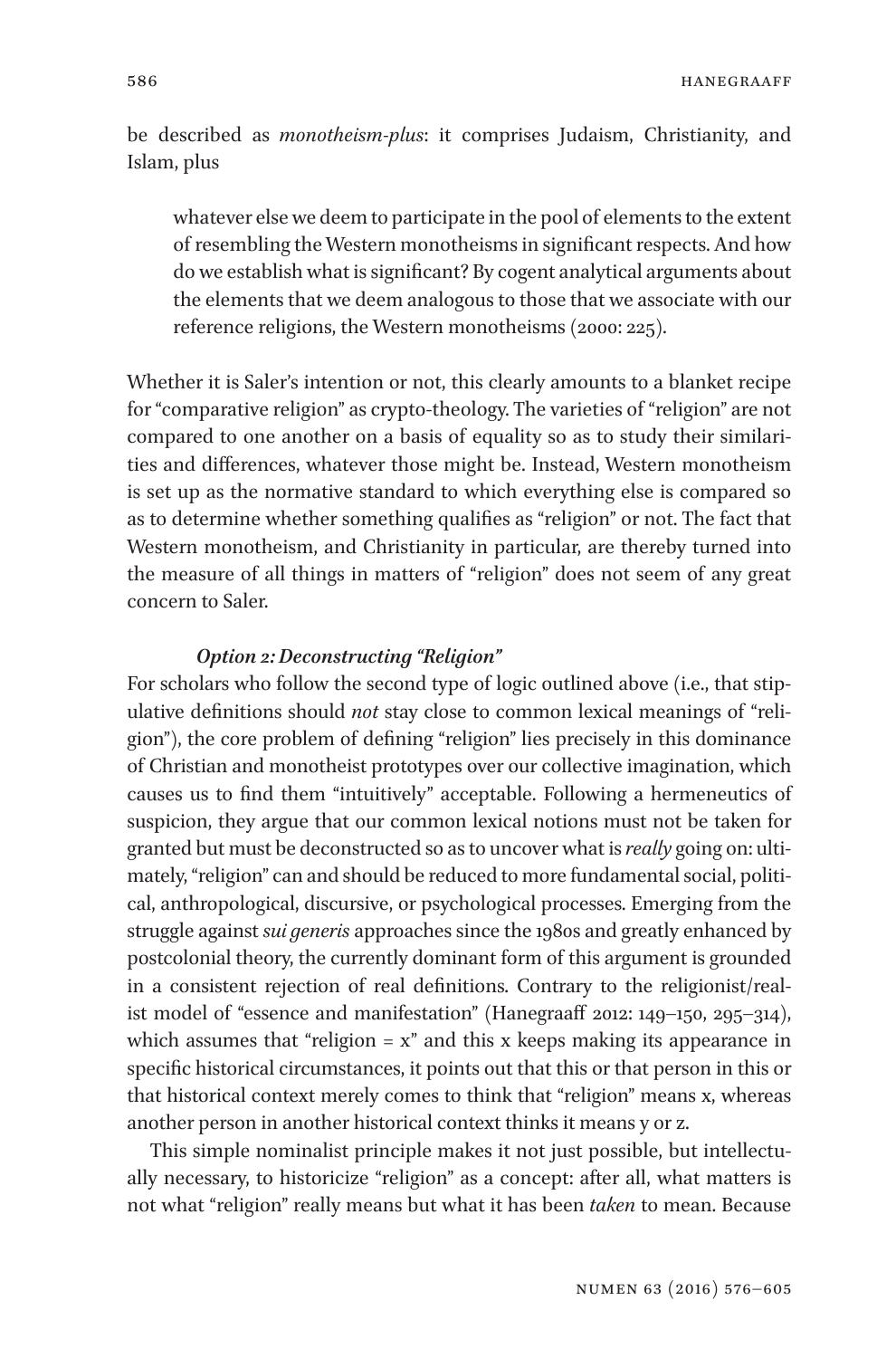the term has been used in many different ways in different periods by different people, and its understanding has always depended crucially on intellectual or cultural context, it has gone through both subtle and more radical shifts of meaning from century to century. Investigations of these lexical meanings have taken the shape of detailed historical investigations of what "religion" has been taken to mean since its emergence in Roman antiquity — as the Latin *religio* — and up to the present day (e.g., Smith 1962: 15–50; Despland 1979; Feil 1986, 1997, 2001; Harrison 1990; Bianchi 1994; Smith 1998; Platvoet 1999b: 466–487; Fitzgerald 2007; Nongbri 2013). Even if our current ways of understanding "religion" might have some fascinating precedents in Roman antiquity, as forcefully argued by Giovanni Casadio (2010; cf. Platvoet 1999b: 466–470), the emerging consensus is that they are basically products of early modern Western intellectual culture. There appear to have been three key factors in this regard: (1) the universalizing tendencies of Renaissance Platonism since the fifteenth century (promoting the novel idea of "one religion in the multiplicity of rites" [Cusanus, in Harrison 1990: 12]); (2) Protestant polemics against Roman Catholicism as crypto-paganism since the sixteenth century; and (3) Deist debates about a "natural religion" of humankind, as distinct from the "revealed religion" of Christianity, through the seventeenth and eighteenth centuries.

Most important of all, our understandings of "religion" emerged, during this period, in response to a *crisis of comparison* caused by the increasingly overwhelming evidence for diversity in human belief and modes of worship. Christianity in Europe was disintegrating into a confusing landscape of warring confessions and sects, all of them claiming to represent the true faith; while simultaneously, previously unknown peoples with strange customs kept being discovered in many other parts of the world. What to make of them? How and where did they fit? The human mind will try to answer such questions by comparing new and unfamiliar data with well-known and familiar prototypes, and, as a result, the beliefs and practices of colonialized peoples were routinely compared to those of the Jews, the Christians, the Muslims, the ancient Egyptians, and so on (see, e.g., Chidester 1996 for Southern Africa; Bernand and Gruzinski 1988 for Mexico and Peru). Now any act of comparison — that is, of "negotiating *sameness* and *difference* in a set of observations" (Kripal 2014: 4) — requires a *tertium comparationis* in regard to which the two are being compared: without it, no comparison is possible (Krzeszowski 1981: 301; Weber 2014). In Europe since the early modern period, a *tertium comparationis* was needed to enable comparison of the familiar with the new in matters of belief and worship. I will be arguing that "religion" came to fulfill that function.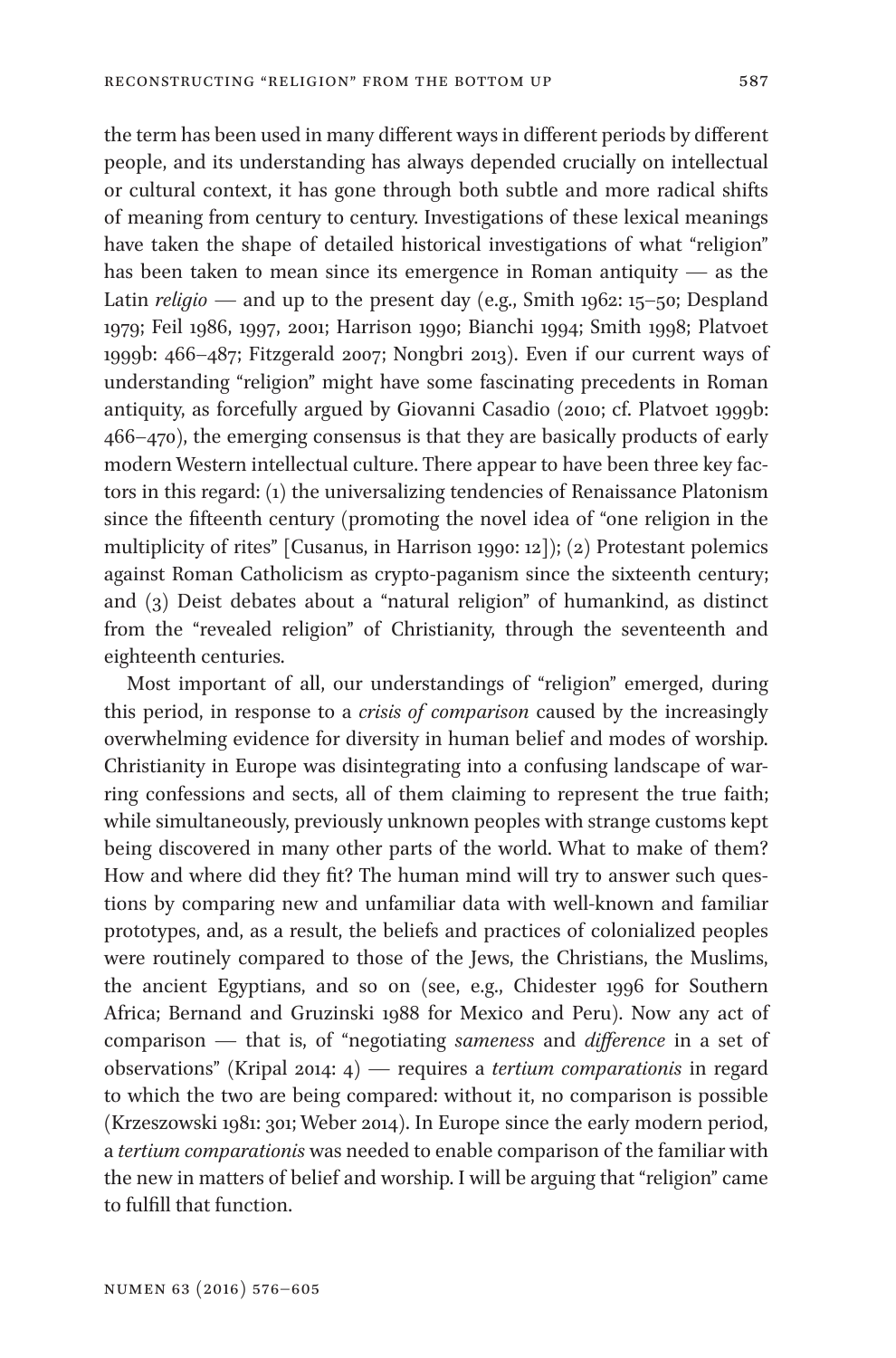The key importance of this point will fully emerge towards the end of this article but should already be emphasized here. What it means is that "religion" was much more than just a Christian theological concept arbitrarily imposed on the rest of the world. Additionally, and more crucially, *it was a necessary technical requirement of the comparative enterprise*. What makes it problematic is not so much that enterprise as such but the very logic of prototype thinking, which proceeds by comparing the new and unknown to what is already familiar and thereby ends up privileging the latter as the norm for everything else. This prototype logic caused "religion" to emerge and get consolidated as a deeply ethnocentric concept grounded in monotheist, more specifically Christian, and even more specifically Protestant assumptions and ideologies. The difference between scholars such as Saler and their radical deconstructionist counterparts is that the former are willing to accept such ethnocentricity as unavoidable in the study of "religion," while the latter are not. The former are saying, "If that is what 'religion' really means, well . . . then that just happens to be what it means, doesn't it"? The latter are saying, "If that is what 'religion' really means, then clearly we cannot continue using it for scholarly purposes!" (e.g., Smith 1962; King 1999; Fitzgerald 2000, 2007; Dubuisson 2003; Nongbri 2013).

It is here that the debate reaches an impasse, with two irreconcilable positions that each refuse to accept the other one's premises. To start it moving forward again, we must see that both parties share one crucial assumption. Implicitly or explicitly, they agree *that dominant lexical definitions carry normative authority for the creation of stipulative ones*. If this assumption is correct, it follows that in using the term "religion," we will never be able to escape from its monotheist, more specifically Christian, even more specifically Protestant connotations (e.g., Nongbri 2013: 18). Specific for the deconstructionist argument is its insistence that this fact renders "religion" hopelessly invalid as a scholarly concept, for reasons that are partly historical, partly logical, and partly normative and political. The historical argument is that "religion," as a relatively recent and specifically European construct or invention, cannot claim universal validity across time and space. The logical argument is that scholarly terminology must be objective; however, the term "religion" fails to pass that test; ergo it is not a scholarly concept. The moral and political argument is that, given its ideological nature, endorsing the term "religion" makes us complicit in an argumentative logic that is designed to legitimate Western imperialism and its systematic subjugation of other cultures. It is clear that on these foundations, the very enterprise of defining "religion" is deeply misguided. We should not define it but deconstruct it.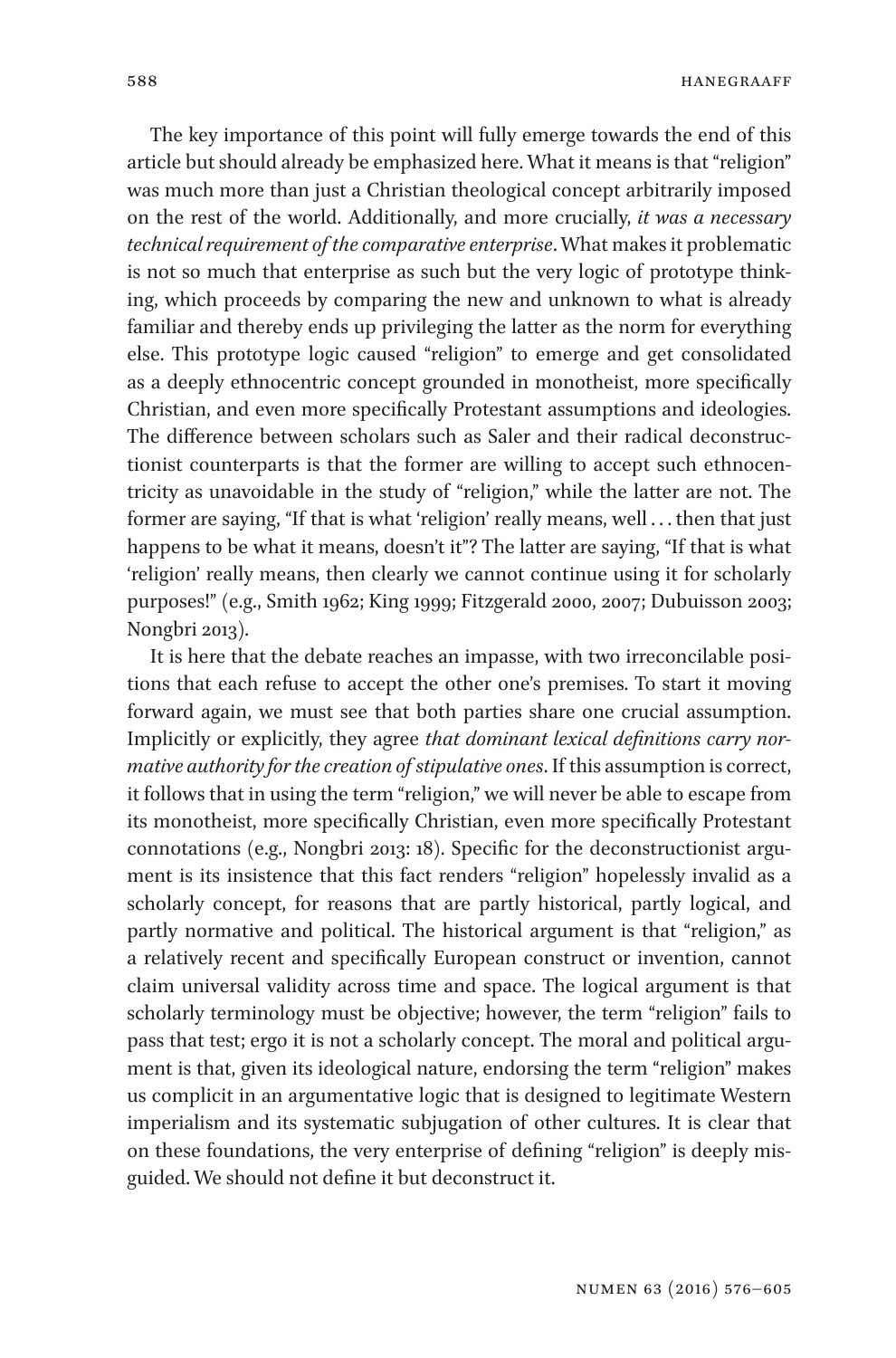#### *Option 3: Redescribing "Religion"*

Let me repeat that *both* alternatives share the assumption that, in using the term "religion" today, we cannot escape from its monotheist, more specifically Christian, and even more specifically Protestant prototypes. Some scholars (the co-opters) accept this inherent ethnocentricity as inevitable, while for others (the deconstructionists) it means we must dump the concept altogether. Scholars of the latter persuasion often point out that ancient and non-European languages do not even have a word for what we call "religion" (e.g., Nongbri 2013) and argue that the very act of applying that term as an *etic* category therefore does violence to the specific *emic* vocabulary of cultures further removed from the modern West in time and space (Jardine 2004; cf. Hanegraaff 2012: 157–158). For instance, Timothy Fitzgerald follows this line of argumentation when he argues that "only the Pueblo people themselves can decide which English-language categories most truthfully represent their values and practices" (2007: 92; cf. Schilbrack 2012: 101–103). In other words, what gives *us* the right to tell *them* anything about their own values and practices? The intended message is clear: after centuries of colonial domination backed up by ethnocentric theorizing about "religion," Western scholarship should learn to shut its big mouth and start listening!

But there is a *non sequitur* here. The argument assumes that the study of "religion" is incapable of learning from its mistakes or correcting its weaknesses. It assumes that scholars will never improve. Implicitly, the discipline is depicted as a helpless victim of its own cultural or discursive past and hence an inevitable accomplice of imperialism. The argument assumes that scholars are incapable of critical self-reflection regarding the ideological baggage of their basic vocabulary and cannot improve their definitions or their ways of working with them. It almost looks as though some irresistible force is attributed to "religion" that will magically suck the minds of scholars back into Christian or colonialist stereotyping regardless of their best intentions, while making them incurably deaf and blind to the true voices of "others."

Now if we look more closely at that magical force, we easily discover what it is: nothing but the force of prototype thinking! However, while its power in human cognition is certainly very strong, we are not entirely at its mercy, because the specific prototypes of "religion" that are operative in our discipline may have a long history but are not written in stone. Intellectual and scholarly discourse has the capacity of changing and improving by learning from past mistakes — it is capable of making progress. Provided we succeed in isolating the true core of the problem with which we are struggling, we should have no reason to despair of our ability to resolve it. In the next section of this article,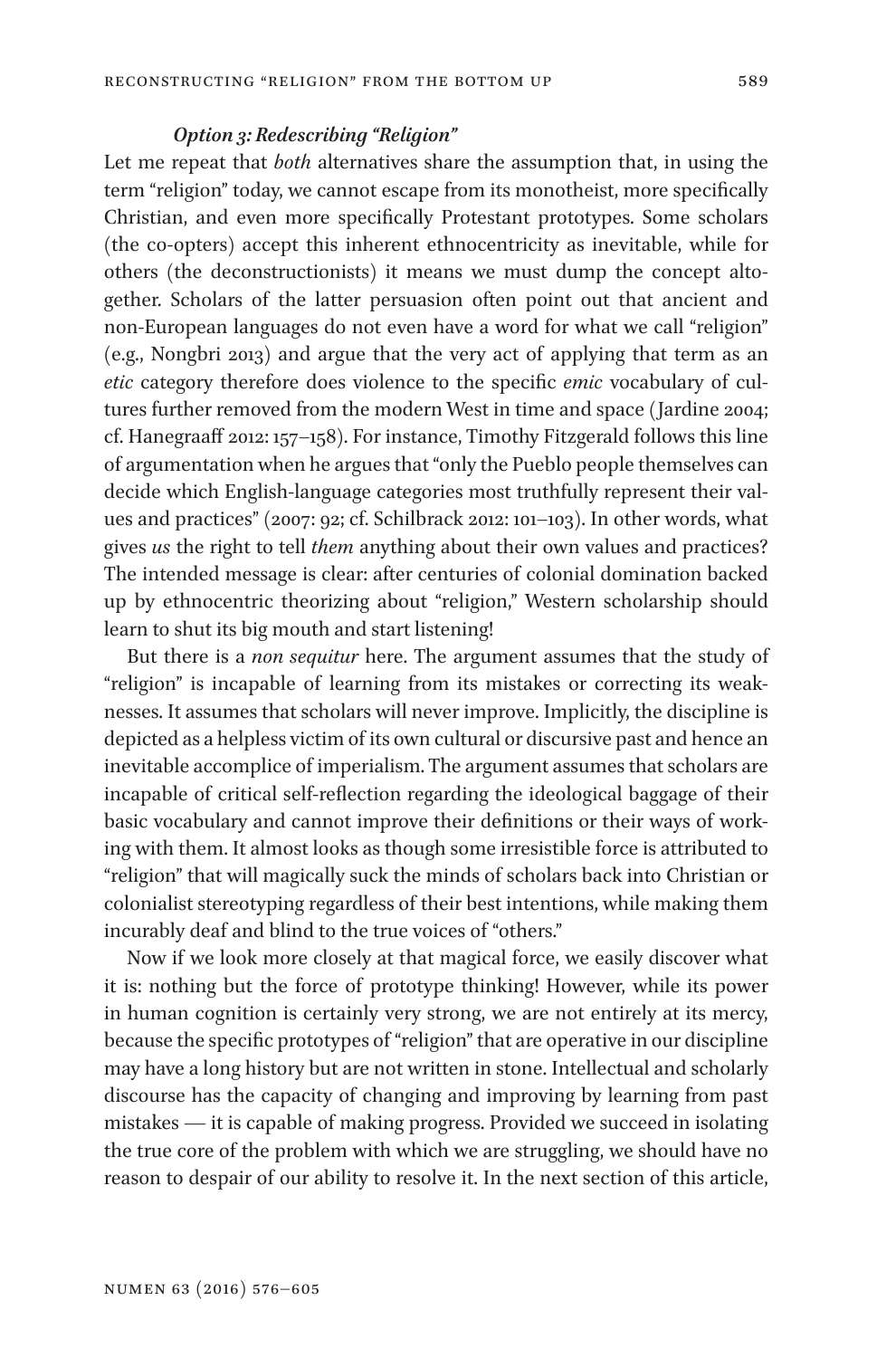I will be arguing that this core of the problem lies in a serious and almost universal "blind spot" that invalidates the very foundations on which the current debate is built. Once we have located it and have learned to see what we have been overlooking, we should be able to *redescribe* "religion" in such a manner that its monotheist/Christian/Protestant connotations are avoided. As will be argued in the final section, we can do so by restoring it to its original and basic function, that of a *tertium comparationis* enabling historical and crosscultural comparison.5

#### **Step 3: The Blind Spot in the Debate**

All participants in the debate seem to take for granted that the domain of "religion" stands against that of "the secular." For good reasons, those two are seen as inextricably bound together: neither "religion" nor "the secular" is capable of defining and maintaining its own identity otherwise than by means of contrast with it negative counterpart. This is why deconstructionists like to speak provocatively of a "simultaneous birth of religion and secularism" (Nongbri 2013: 4).

However, the basic assumption is incorrect. The historical record shows conclusively that "religion" was *not* defined against "the secular" alone, or the reverse. What actually happened during the early modern period is that "religion" and "the secular" were defining their identities on two fronts simultaneously: not just against each other, but also against a whole range of traditional non-secular beliefs and practices that were just as distasteful to Christian orthodox thinkers as they were to their secular critics. This third domain that they both rejected has been referred to by different names, but the most wellknown are *superstition* and *magic* (Hanegraaff 2012, esp. 156–177). Contrary to the received wisdom taken for granted in current debates about the concept of "religion," then, we are *not* dealing with a simple opposition of religion versus the secular: instead, we are dealing with a triad. This means that those famous prototypes of "religion" that have claimed so much attention and caused so much trouble in the definition debate are *not* adequately described as stand-ins for "monotheism, more specifically Christianity, more specifically Protestantism." They stand for those three imagined *minus* their so-called "superstitious" or "magical" dimension.

<sup>5</sup> My terminology of "description versus redescription" is based upon a suggestion by Jonathan Z. Smith (1982: 36–37) that has been taken up by later scholars as an upgrade of the older terminology of *etic* versus *emic* (1982: 36–37; McCutcheon 2001: xiv–xv; Nongbri 2013: 21–22).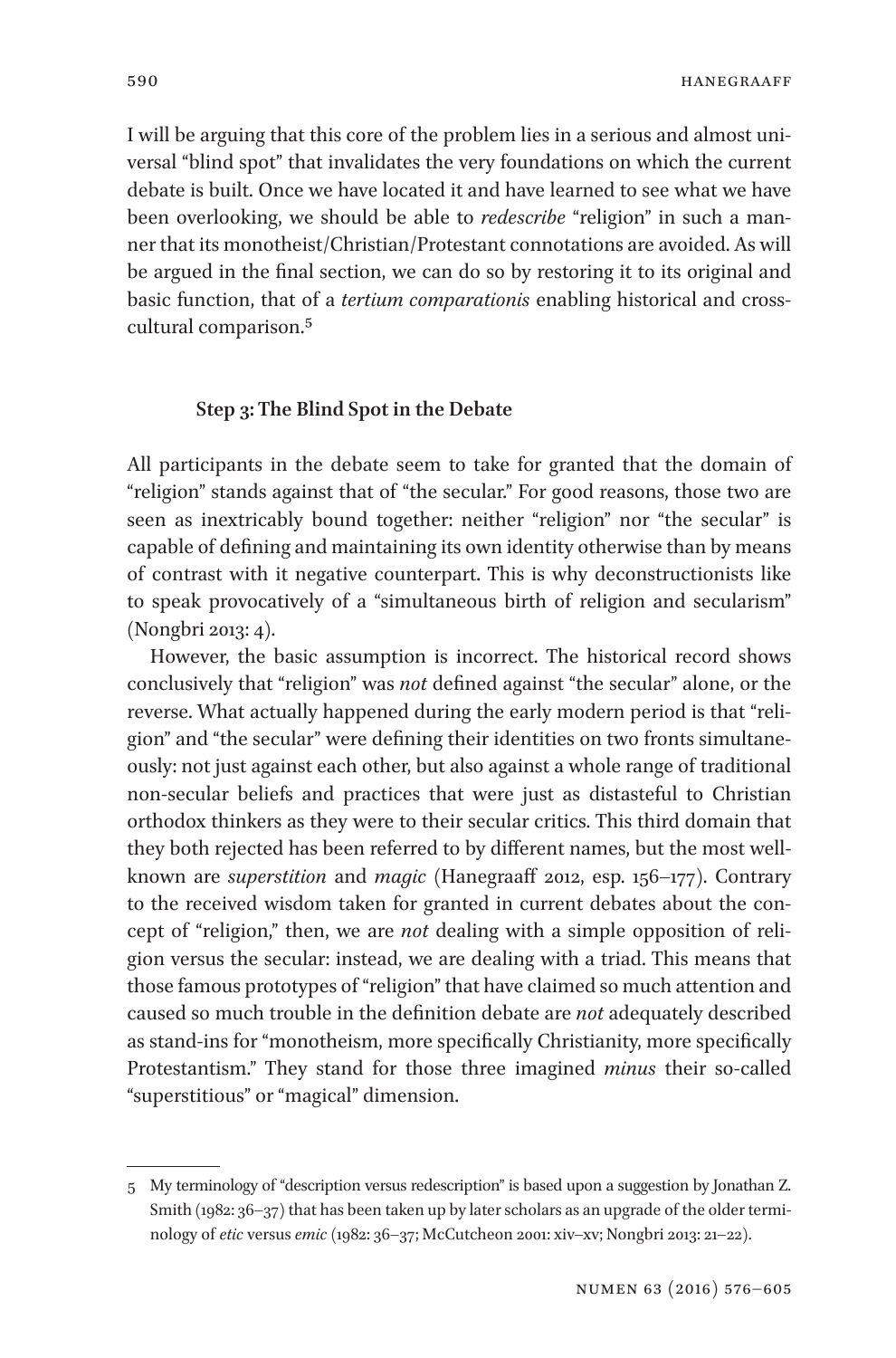This simple fact (for that is really what it is) should have far-reaching implications for the entire current debate on conceptualizing and defining "religion." How completely it has been overlooked by almost all participants in that debate can easily be checked by just going through the indices and tables of contents of their major publications, where relevant terms such as "magic," "paganism," "superstition," or "idolatry" turn out to be virtually absent. Again, this phenomenon can be explained by the remarkable power of reification as a semi-automatic mental process. As scholars, we know that defining "magic" is a topic every bit as complicated as that of defining "religion" — but we usually assume that it is a separate debate. Why do we make that assumption? Because, without ever realizing it, we have *already* reified "magic" as something different from "religion"! Hence, we find ourselves trapped in a vicious circle of our own making, attempting to define something that we have already defined in terms that distinguish it from something else (Hanegraaff 2012: 167–168). This circle exists nowhere but in our imagination. How did we get trapped in it? That question cannot be answered on the level of theory but only by revisiting the historical origins and development of the relevant terms.

#### *Historicizing the Blind Spot*

The terms "superstition" and "magic" both began their career as neutral or positive terms. *Superstitio* is Latin for the Greek *deisidaimonia*, in which *deisi* could mean "fear" but also "awe" or "respect," while *daimones* could be gods, goddesses, semi-divinities, or any other kind of superhuman being, regardless of their good or evil intentions (Hanegraaff 2012: 159; cf. Martin 2004). Hence, we have, potentially at least, the complete spectrum ranging from what *we* might now perceive as a "superstitious" fear of demons to a "religious" respect for divinity or a "god-fearing" attitude: for instance, when the apostle Paul addressed the Athenians as *deisidaimones* (Acts 17.22), this was still meant as an expression of respect, not as an accusation. As for *mageia*, it derives from the Old Persian *magu*-, which seems to have referred to a sacrificial priest or a similar functionary. Having been imported into Greek no later than the sixth century bce, a positive understanding of *mageia* as "worship of the gods" (Plato *Alcibiades* 1.122A) survived at least as late as Apuleius in the second century ce and was revived during the Renaissance (De Jong 1997: 387–394; Otto 2011: 143–272).

Parallel to their positive or neutral usage, both terms acquired negative connotations as well. Since the fourth century bce, the Greek philosophical elite began to use *deisidaimonia* as a term of disdain for popular and irrational beliefs about harmful deities, and for cultic practices that reflected a misguided fear of the gods. As for the Latin *superstitio*, it originally referred to practices such as soothsaying, divination, or prophecy, which were perfectly acceptable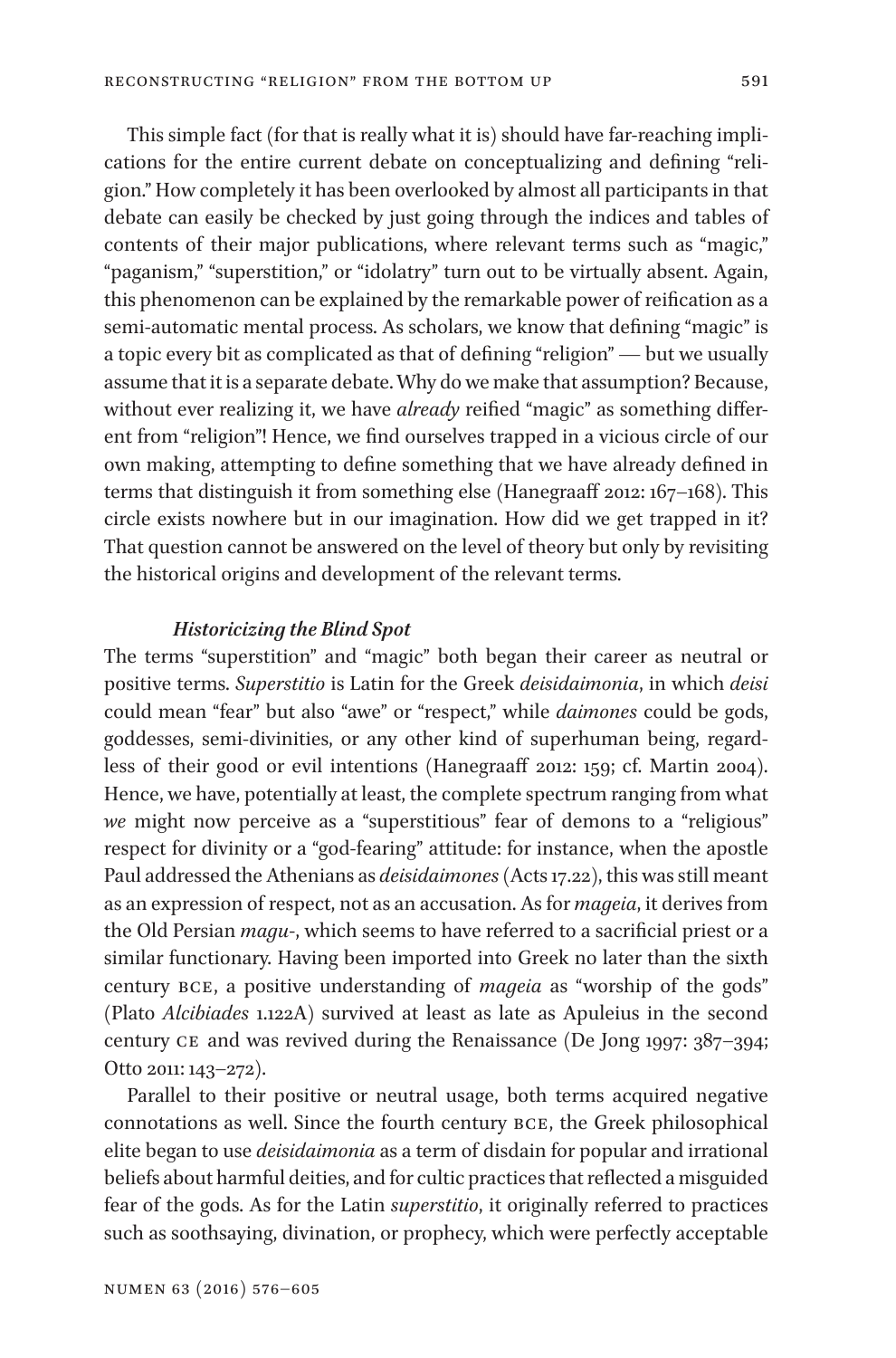in the Roman Empire. However, from the first century ce on, the term became associated with the "depraved, strange, spooky and dishonorable" practices of foreign peoples such as the Egyptians, the Druids, or the Chaldaeans (Martin 2004: 132–133). In short, it was associated with threatening "others" whose presence might pose a danger to social and political stability. Something similar happened to *mageia*. Already by the fifth century bce it began to acquire negative connotations reminiscent of the term *goes*, whence the term *goeteia* (De Jong 1997: 388; Otto 2011: 156). In the Roman Empire, the term *magia* came to refer to the suspicious rituals and practices of private practitioners unsanctioned by the state-sponsored cult.

For our concerns, it is essential to see that the conceptual boundaries between *superstitio* and *religio* (and their Greek equivalents, *deisidaimonia* and *threskeia*) were so fluid that the phenomena to which they were meant to refer simply cannot be kept apart except in terms of normative valuation. In other words, they referred to the *same* domain of beliefs and practices. *Religio* meant an attitude of "scruple" or "reverence," based upon feelings of awe, anxiety, doubt, or fear "aroused in the mind by something that cannot be explained" (e.g., Casadio 2010: 305–308, with quotation from W. Warde Fowler). Likewise, *deisidaimonia* referred to attitudes of "awe" or "respect" towards the presence of gods; and as demonstrated by Dieter Harmening (1979: 16–17), its Latin equivalent *superstitio* was understood in a perfectly equivalent positive sense by authors such as Seneca, Junianus Justinus, Vergilius, or Cicero — not to mention the apostle Paul, as mentioned above.

After the triumph of Christianity in the fourth century, the two terms drifted apart according to a simple logic of normative disjunction: pious worship of the true Christian God versus idolatrous worship directed to the false gods of the pagans. In this process, *superstitio* and *magia* came to be imagined as broadly equivalent terms, with "idolatry" as their common denominator (Harmening 1979; Hanegraaff 2012: 169–177). The long and extremely involved history of these terms and concepts need not be summarized here even in its barest outlines (see references in Hanegraaff 2012: 158 n. 13, 169 n. 65): the essential point for us to notice is their enormous impact on scholarly theorizing about "religion." For this we need to move on to the birth of "comparative religion" in the colonialist era.

#### *The Vanishing Trick: How "False Religion" Becomes "No Religion"*

The strange practices and beliefs that Western explorers or missionaries encountered far from home could be interpreted by them in two different ways: either as a depraved travesty of what "true" religion was all about (because it fell short of Christian or monotheist models), or as wholly undeserving of the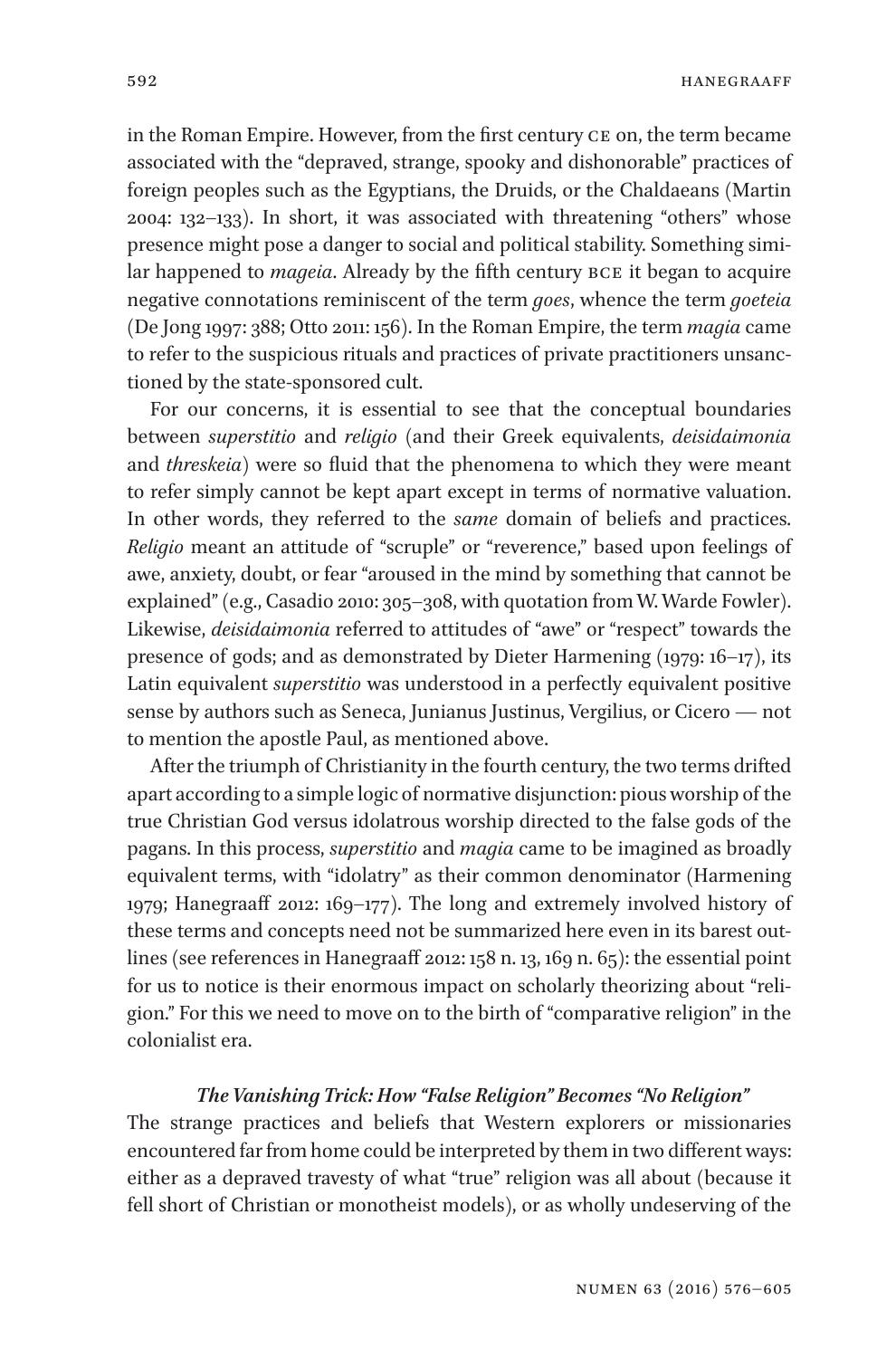label "religion" (on the assumption that only *true* religion deserves that label). In other words, they could either be presented as marginal forms of "religion" proper or could be excluded from that category altogether.

This distinction is important but has not always been applied with sufficient clarity and precision. To demonstrate this point, I will discuss the example of David Chidester's critically acclaimed monograph *Savage Systems* (1996). One of its most central claims is that, according to the standard pattern of "frontier comparative religion" in situations of colonial conquest, indigenous people were originally perceived as having *no religion*. Chidester's thesis has been broadly accepted, but if we look closely at his evidence, we discover that "absence of religion" could mean two very different things. Sometimes it meant quite literally that "idols, temples, religious worship or ceremonies were unknown to [indigenous peoples], and they neither believed in the true and only God, nor adored false deities" (1996: 11); but in the overwhelming majority of cases, it meant that they had "no religion, 'only superstitions . . .' " (1996: 12, cf. 15, 60, 65, 76–78, 85, 98, 178–180, 182, 234–235).

Instead of being conflated, these two meanings should be sharply distinguished, for they make all the difference. For instance, Chidester claims that in the eighteenth century, "*fetishism* emerged as a new term for the absence of religion . . . Without religion, Africans were unable to evaluate objects . . . [T]his alleged inability to assess the value of material objects became the defining feature of African ignorance, childishness, capriciousness, and lack of any organized religion" (1996: 15). Note that several unexamined assumptions have now tacitly slipped in: apparently "no religion" means no *organized* religion, and the claim that fetishism is not religion means that it is not considered *true* religion. These are transparent examples of the monotheist, more specifically Christian, more specifically Protestant prototype at work: that of religion *minus* its so-called "superstitious," "magical," "pagan," or "idolatrous" dimension (not properly organized like a church, not "truly" religious). Chidester claims that colonial comparativism initially saw indigenous cultures as marked by an "absence of religion," but his evidence shows otherwise: they usually saw such cultures as marked by "superstitious" practices and beliefs such as magic or pagan idolatry. That colonialists did not *emically* see such practices and beliefs as "religion" does not mean that as scholars we should agree with them by tacitly adopting their prejudice in our *etic* language.

As the new model of "world religions" emerged during the nineteenth century (Masuzawa 2005), henceforth it comprised only those recently reified cultural complexes ("Hinduism," "Buddhism," "Taoism," etc.) that could be presented as sufficiently close to monotheistic models to escape the taint of association with the "third category" of magic, superstition, paganism, idolatry,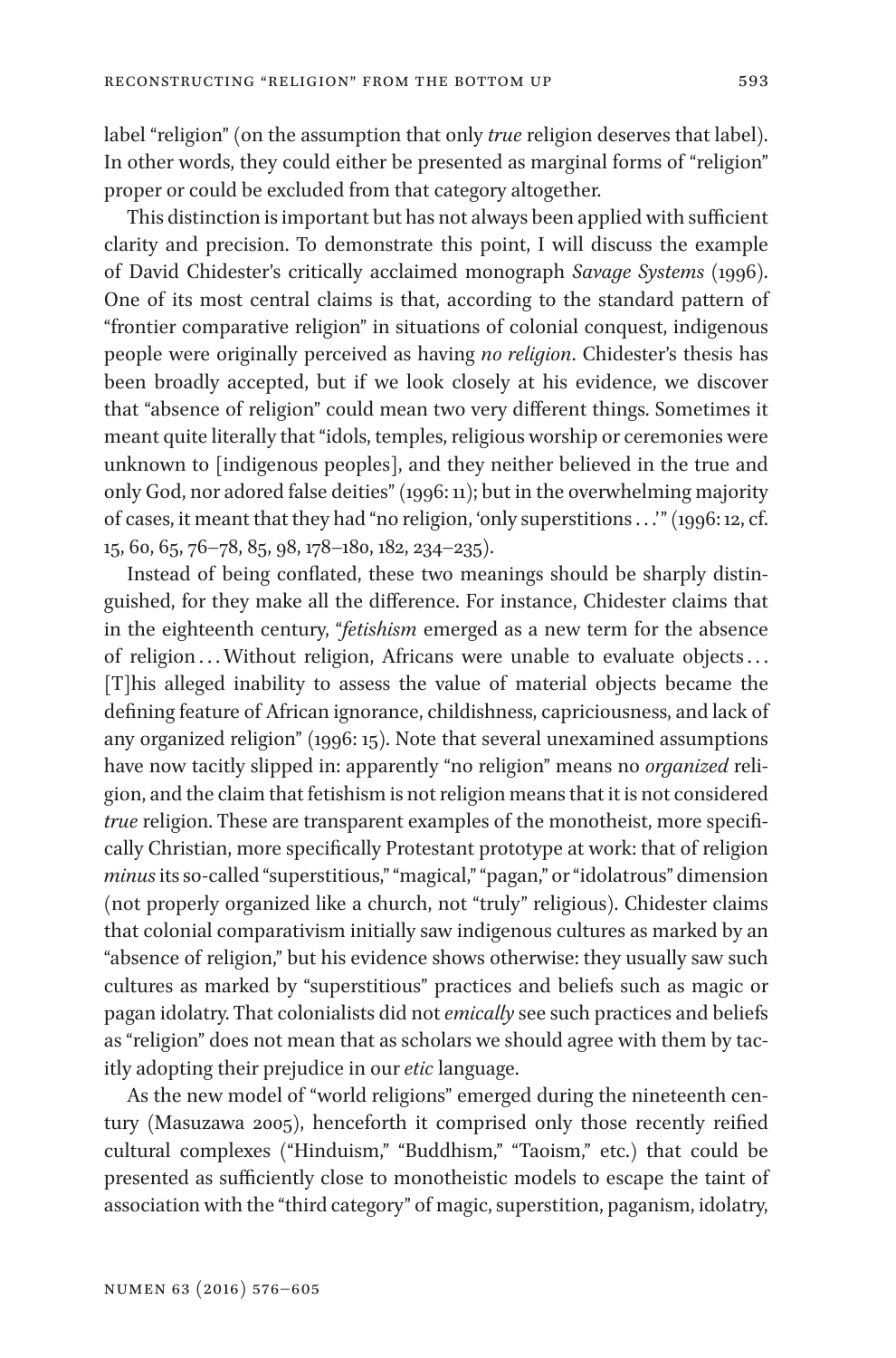and so on. As a result, that category was marginalized even more thoroughly and systematically than before: its relevance to "religion" could not be wholly ignored, but it could not be seriously included in that category, either. On a global scale, the vague and ill-defined domain of "everything other than the world religions" came to be associated with non-scriptural, indigenous, or tribal cultures; with dubious "folk" practices next to the supposedly more "sophisticated" practices of the cultural elites; or with "occult" or "esoteric" currents in the margins of dominant religions in Western culture.6

While the current debate on definition and conceptualization is based on the dualistic assumption that "religion" must be defined against "the secular," this dualism therefore masks a triadic structure. Because this fact goes unrecognized, what usually happens is that the third term is tacitly removed from the equation instead of being included under the umbrella of "religion."7 The deep irony is that by thus treating the third term as largely irrelevant to the concept of "religion," thereby rendering it invisible, even contemporary deconstructionists end up perpetuating the very same Christian-Protestant ideologies whose legacy they are trying so hard to deconstruct! If the triadic perspective continues to make intuitive sense to us even today, this is because our intellectual culture has inherited the profound disdain for "pagan/ idolatrous/magical/superstitious" beliefs and practices that has always been typical of orthodox (and most particularly Protestant) Christians. Secular thinkers who embrace the values of rationality and science have unwittingly adopted the same normativities from their Protestant forebears. In short, as

<sup>6</sup> The virtual exclusion of this imaginal domain from what was considered to be "religion" can be observed not just in traditional forms of scholarship; it appears even in recent academic treatments of comparative religion that concentrate precisely on "the extraordinary", "the uncanny," "the fantastic," "the weird," and "the strange" but still keep marginalizing "indigenous and tribal religions" (see Kripal 2014: xiii).

<sup>7</sup> For a closely analogous argument, see Taves 2011: 298–303. Contrary to her, however (and although I share her agenda of what I take to be a radical empiricism: 2011: 291–292), I insist that it is insufficient to just identify "religion" as an "inherently contested" and hence "unstable" Complex Cultural Concept (CCC) that should not be defined but disassembled into basic building blocks (Taves 2010: 186; 2011: 291; 2015). The problem with this approach is that (in Taves' own terms, but possibly against her deeper intentions) it pre-empts any attempt at reverse engineering "religion" *historically*, so as to find out *how and why* it has come to assume its current meaning(s) and function(s) in popular and academic discourse, including their exclusionary effects. In arguing that we should "quit worrying so much about defining 'religion' " (2010: 186), she actually puts the cart of conceptual deconstruction before the horse of historical deconstruction, thereby sacrificing the historicity of the term to accommodate a natural science paradigm.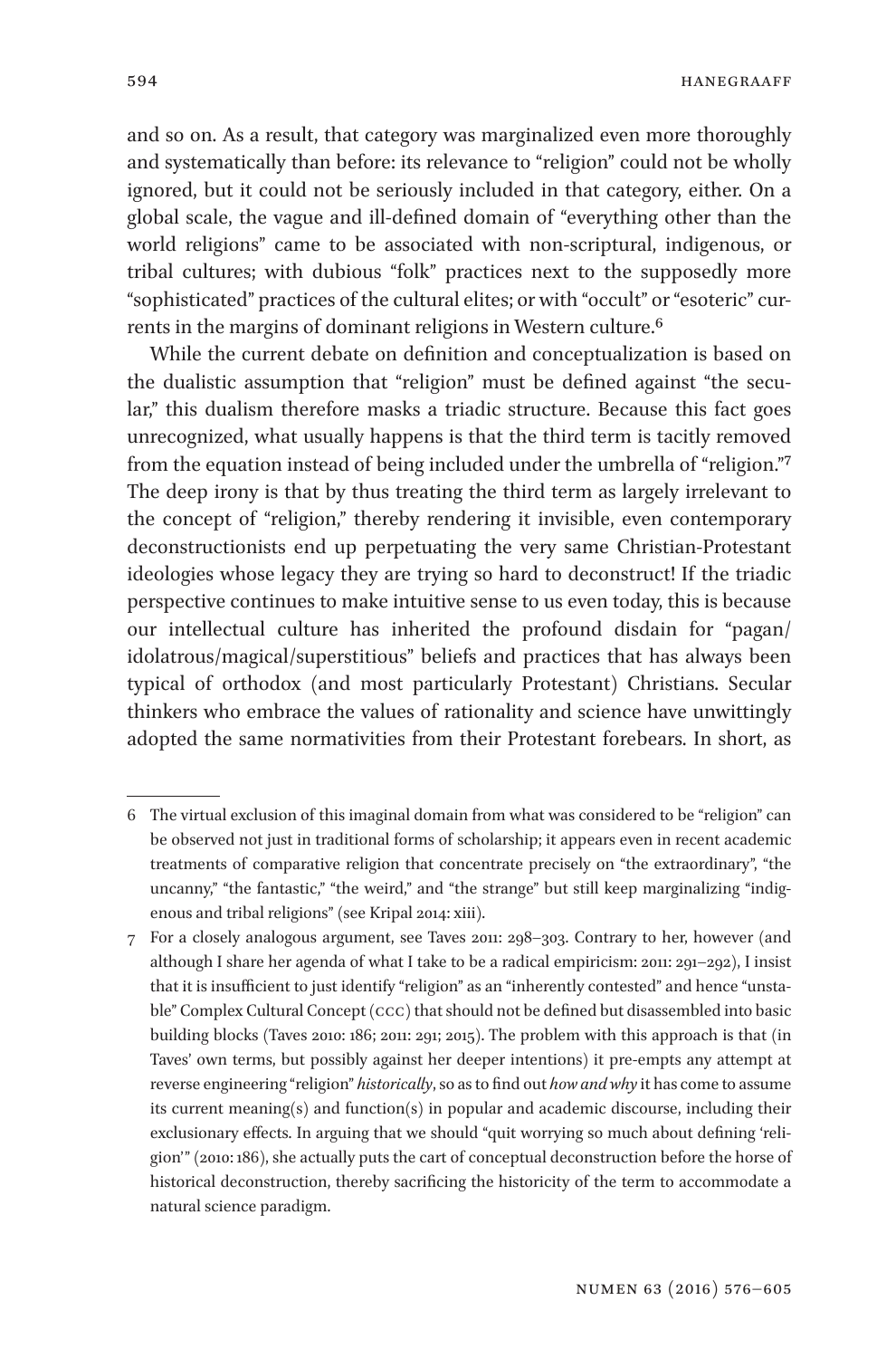I have argued elsewhere, both Christianity *and* secular modernity define their very identity against this "Other" (Hanegraaff 2012: 3, 369, 373–379).

This deeply normative and ideological separation of "magic" from "religion" cannot be maintained either empirically or historically (Styers 2004; Otto 2011). It is revealing that even the chief modern pioneer in this regard, E. B. Tylor, reached that same conclusion already during his lifetime: while his foundational classic *Primitive Culture* (1871) was built upon the "Magic — Religion — Science" triad and did much to popularize it, Tylor himself deconstructed it just twelve years later, in his entry on "Magic" for the ninth edition of the *Encyclopedia Britannica* (1883) (Hanegraaff 1998: 262–265). But this shift escaped everybody's attention, and the combined cognitive forces of prototype thinking and reification proved much stronger than those of critical analysis and historical evidence. As a result, throughout the twentieth century and forward into the twenty-first, the triad has reigned supreme in scholarly as well as popular assumptions about both "religion" and "magic" and continues to do so up to the present (Otto 2011: 1–4; cf. Hanegraaff 2014: 114). Its effects reach much further than commonly realized. To give just one example, in his extremely influential standard translation of the Greek "magical" (!) papyri, Karl Preisendanz kept arbitrarily adding the prefix "*Zauber*-" and interpreting everything as "magical" by default: for instance, any reference to *praxis* and *pragmateia* (act, acting) was turned into a "magical act (*Zauberhandlung*)," *botanai* (plants) became "magical plants," *charakteras* (signs) became "magical signs," *epaoidais* (songs) became "magical songs," and *onomai* (names) became "magical names" (Otto 2011: 385). This is a particularly clear example of how the power of prototypes can trick scholars into actually *creating* "magic" (in order to keep it apart from "religion") while making them believe that they are *discovering* it in their materials. In this manner, scholars have been creating "magic" all over the world, excepting only those practices that were protected by the "world religions" label. By the same token, of course, they have been preserving, protecting, and reinforcing monotheist, more specifically Christian, more specifically Protestant prototypes of "religion."

#### *A Tale of Three Brothers*

Having identified the blind spot in current debates about conceptualizing and defining "religion," how can we proceed forward? Can we escape from the vicious circle of reification that has kept us trapped in monotheist, more specifically Christian, and even more specifically Protestant prototypes? Perhaps we cannot, but then again, perhaps we do not need to. Reification means that concepts that exist only in our imagination are misunderstood as somehow existing in the world "out there." In this sense, they are not real but imaginary,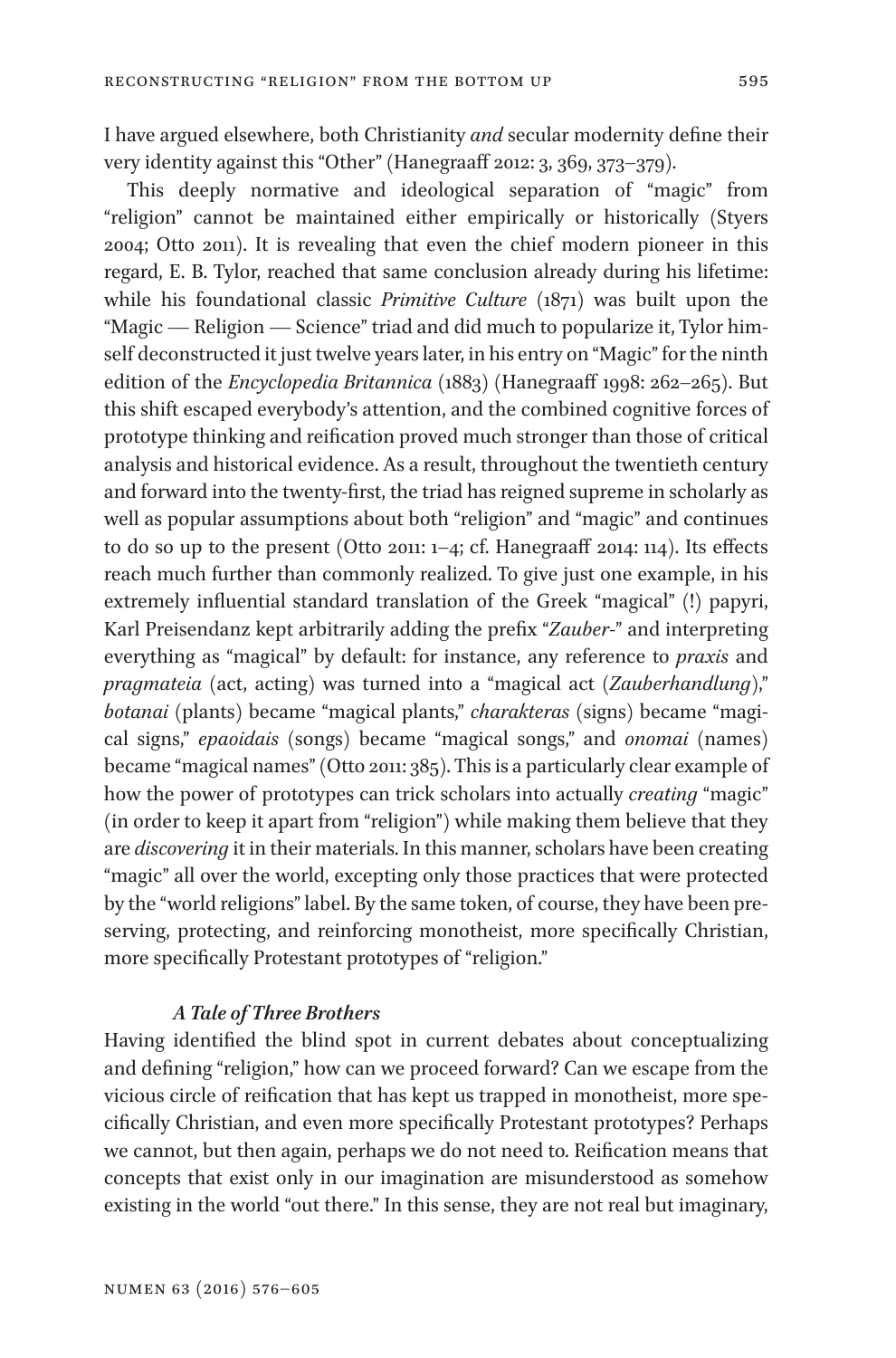and the circle that keeps us trapped is ultimately no more than a mental illusion: there is nothing to escape from. However, the power of reification *is* very real indeed; as I argued above, it would be misguided to jump from the imaginary nature of "religion" to the conclusion that it does not exist. It is in this sense that the circle keeps us trapped.

As scholars, we may have to accept the fact that, for the foreseeable future at least, "religion" will keep playing an important role in the collective imagination on a worldwide scale, along with other reified concepts such as "magic," "superstition," "paganism," "the occult," and so on, all of them dependent on monotheist, more specifically Christian, more specifically Protestant prototypes. All this ideologically loaded language, no matter how ethnocentric or otherwise problematic it may be, just happens to be part of the *emic* discourse that we should study and try to understand.

Initially, one might want to agree with the deconstructionists that this deep ethnocentricity of the term "religion" renders it unsuitable as a general umbrella or second-order *etic* concept. However, I have argued that the historical analyses on which their argument depends are structurally incomplete. Ironically, in assuming that "religion" is the structural counterpart of "the secular," these analyses remain dependent on (and hence subservient to) the very same ideologies of exclusion that they intend to criticize. I began this section by quoting Nongbri's statement about the "simultaneous birth of religion and secularism" during the early modern period (2013: 4); but we have now seen that, contrary to common assumptions, those twins were not born alone rather, we are dealing with triplets! To continue the metaphor, one might say that the two hostile brothers made a tacit pact. They would fight one another as worthy opponents but agreed to ignore their brother as if he had no right to exist. He was below their contempt and deserved no recognition as a legitimate member of the family. This strategy has been so singularly successful that even the most critical and perceptive of modern critics have been taken in: they have been concentrating on the tale of the twins and their lifelong battle ("religion versus the secular"), while ignoring their brother as an illegitimate bastard son at best. His existence could not be wholly ignored, but he should not appear on family pictures or expect to be invited to family parties. He became the invisible brother.

The direction of my argument should now be clear. As scholars, we cannot afford to remain complicit in the twins' normative strategy of rejecting their third brother and seeking to suppress his existence. He just happens to be part of the family and must receive equal treatment and recognition. How does this change the parameters of our problem?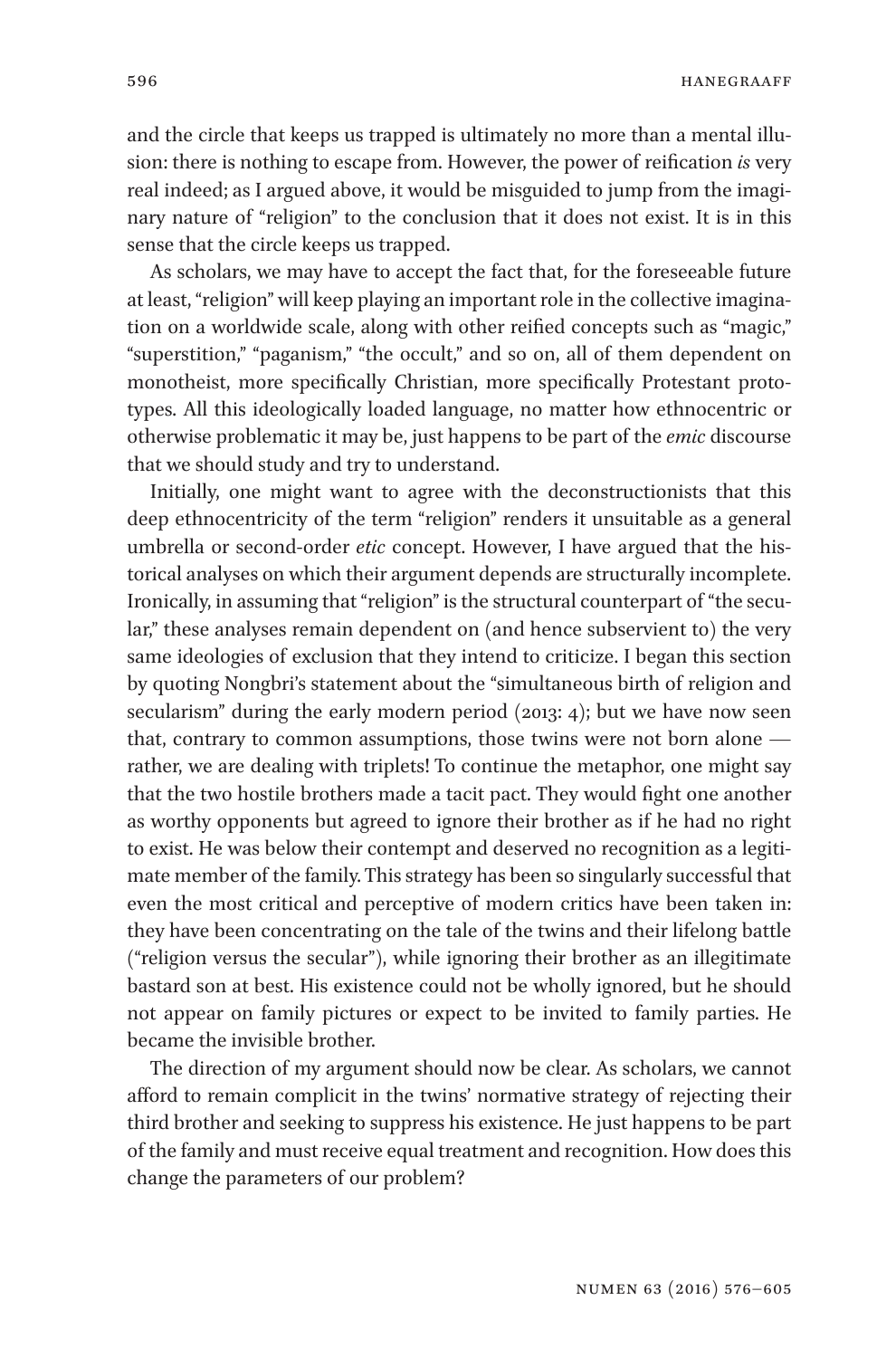#### **Step 4: Reconstructing "Religion"**

The challenge of conceptualizing and defining "religion" as a valid scholarly (*etic*) category can*not* be met as long as we assume that this term refers to the monotheist, more specifically Christian, more specifically Protestant prototype that dominates — and will no doubt keep dominating — the way "religion" is perceived in the popular imagination. In this regard, the deconstructionists are correct. The challenge *can* be met, however, if we return to the historical roots of the problem, after having corrected the blind spot that has prevented us from perceiving what really happened at that point of origin. Contrary to the deconstructionist argument, I argue, this allows us to reconstruct "religion" as a crucial part of our technical vocabulary.

I have argued that the concept of "religion" emerged, during the early modern period, in response to a *crisis of comparison* caused by the increasingly overwhelming evidence for global diversity in human belief and modes of worship. A concept was needed to enable comparison of the familiar with the new, and my thesis is that "religion" came to fulfill that function. In other words, the technical status of "religion" was that of a *tertium comparationis* or, more precisely, of a "pre-comparative *tertium*." As recently explained by Ralph Weber, the third of comparison plays a crucial role

. . . in the determination of the *comparata* which one then sets out to compare in one or another respect. As a matter of fact, there is already a sort of *tertium comparationis* put to work in that determination, and insofar as the determination precedes the comparison this *tertium* may be thought of as "pre-comparative" . . . In comparative studies, the placing of one *comparatum* next to the other for the sake of subsequent comparison is not done purely at will but on the basis of a presumed or asserted relation, which is expressive of a claim of resemblance or dissemblance (or of identity or difference) and thus is also the result of prior comparison(s): "pre-comparative" is in this sense always "post-comparative." However, that really means that the determination of the *comparata* at least upon reflection involves the positing or asserting of a point of commonality. (Weber 2014: 162)

To prevent misunderstandings, an analogy might be useful here. The very act of comparing apples and bananas requires a pre-comparative *tertium*, which, in this case, would be "fruit." Now imagine that we have been comparing apples and bananas for a while and want to add some new items of comparison: for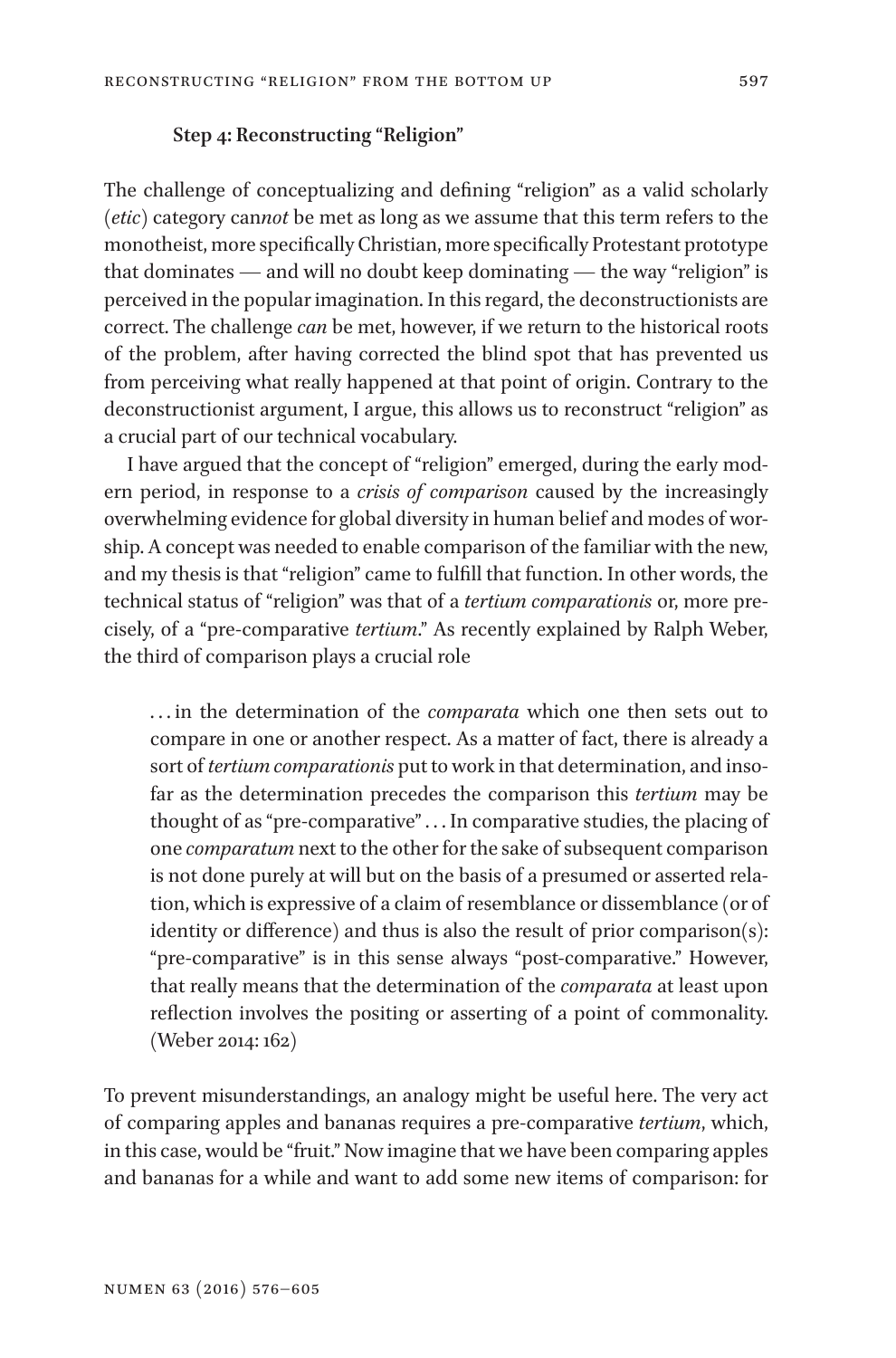instance, oranges and pears. Even prior to making any comparison (how do their shapes or colors differ? Which one is juicier? Which taste do we prefer?), we find that in the mere act of allowing them to be compared, we have *already* made a comparison, through which we have satisfied ourselves that "these, too, are fruit."8 This pre-comparativity makes "fruit" different from those *tertia comparationis* that are not pre- but only post-comparative, such as "sweetness," "juiciness," "yellowness," and so on. The analogy shows us two things that are relevant to our purposes. First, the pre-comparative *tertium* is not optional but necessary: no comparison is possible without a *tertium*, and no *tertium* is possible without comparison. Second, while it is possible to define the *tertium*, it is not necessary to do so: the category "fruit" is operative already prior to any definition and remains operative even in the absence of it.

Moving back now to the early modern period: as a pre-comparative *tertium* in this sense, the concept of "religion" was doing real and important work. Its function consisted in mediating between two *comparata* in the collective imagination: (1) anything associated with the "monotheist, more specifically Christian, more specifically Protestant" prototypes of belief and modes of worship, and (2) anything associated with its traditional "Other" referred to by such labels as paganism, superstition, magic, idolatry, or occult philosophy (cf. Hanegraaff 2013b). Of course, this basic opposition itself was deeply ideological. It goes back at least as far as the struggle of early Christianity with Hellenistic culture, codified in such classic manifestos as Augustine's *City of God against the Pagans* and relying ultimately on the Old Testament rejection of idolatry (Halbertal and Margalit 1992). It was crucial not only to the Protestant battle against the "pagan idolatry" of Roman Catholicism, but also to the Enlightenment assault on "superstition and magic" (Hanegraaff 2012). However, what is so interesting about "religion" understood as a pre-comparative *tertium* is that, by definition, it is not and cannot be committed to any ideological position. It cannot determine or predetermine the outcome of the comparison: all it does is enable the two alternatives to be compared in the first place. Actual comparisons may turn out to be heavily biased indeed, but this cannot affect the principle of comparability as such.

If "religion" is understood as the pre-comparative *tertium* implicit in comparison between the familiar and the new in matters of belief and forms of

<sup>8</sup> As Weber points out in the quotation just given, this in no way conflicts with the fact that fruit is also "post-comparative" insofar as it implies a distinction from e.g., vegetables, furniture, and so on. Note that the pre-comparative *tertium* works negatively as well: we do not allow tables or chairs to be compared to our apples and bananas because we realize they are not fruit.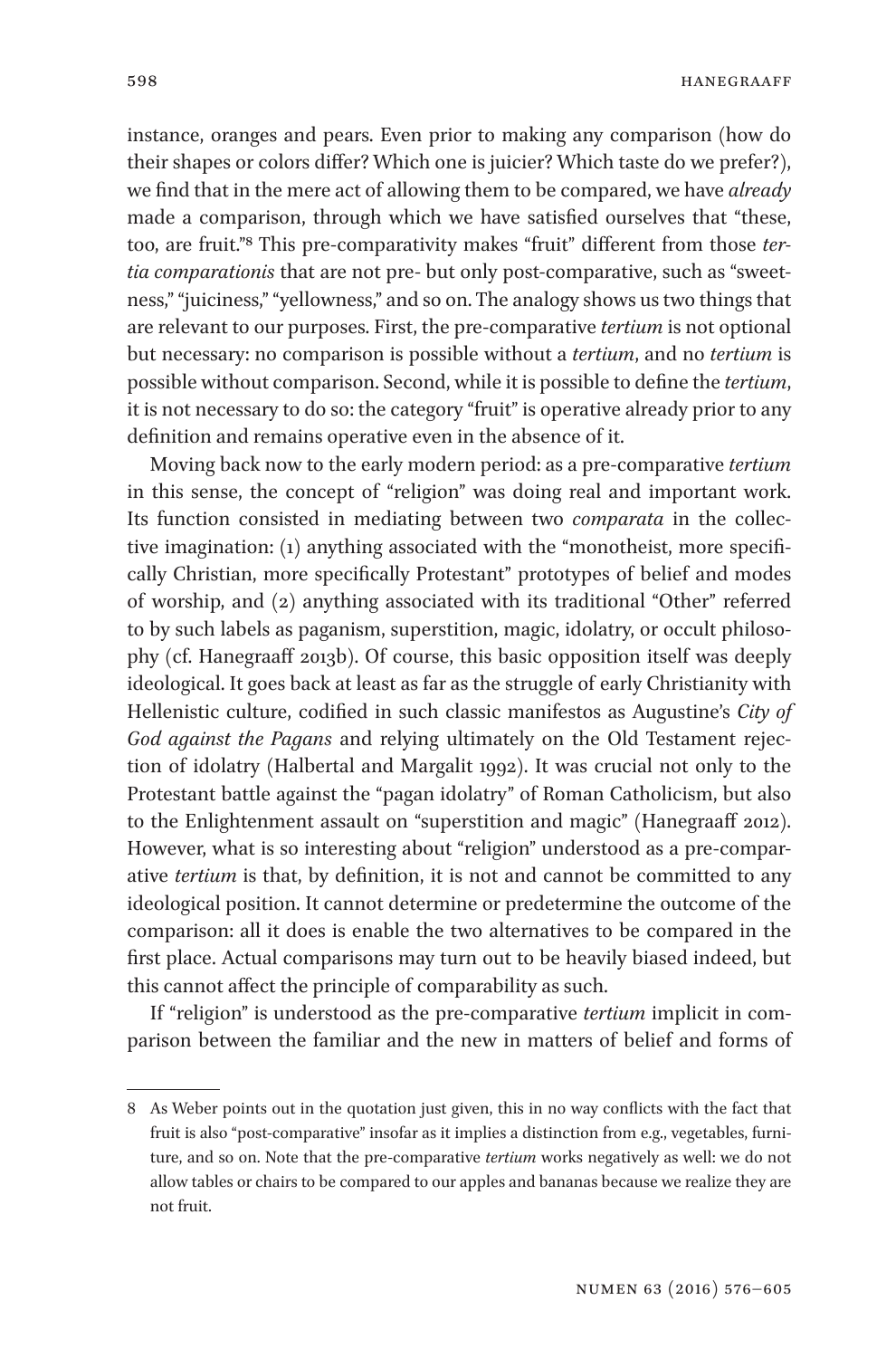worship, then in our scholarly work we can allow it to *replace* "religion" understood as an ideological concept based upon monotheist, more specifically Christian, more specifically Protestant prototypes. The standard deconstructionist objections then no longer apply. It must be noted that on this basis, our task as scholars is *not* correctly described as "comparing religions," or comparing "forms of religion," or indeed of "studying religion." Rather, the task now consists in comparing x and y in regard to the *tertium comparationis* "religion."

Reconstructing "religion" along these lines has some unavoidable implications. First, "magic" (not to mention "superstition," or any equivalent terms used for the "third domain") must vanish entirely as a second-order *etic* concept in the study of religion. Most of what used to be seen as falling under its umbrella will now fall under the much wider umbrella of "religion."9 Second, as "religion" now finds itself without the traditional Other against which it used to define itself, it inevitably loses the implicit prototypical content that caused all the problems in the first place. Our pervasive tendency of claiming the term "religion" for some specific Western prototype while denying it to everything else is thus exposed for what it is; and its historical, social, or discursive effects become available for critical analysis. Third and finally, this reconstructed category of "religion" still stands against "the secular." The difference is simply that the opposition now no longer masks an implicit triad. I maintain that the categories of "religion" and "the secular" are grounded in different and ultimately incompatible assumptions. Our task consists in studying the former from the perspective of the latter.

#### **Epilogue: Defining the** *Tertium?*

At first sight, my reconstruction of "religion" as *tertium comparationis* (or, more precisely, pre-comparative *tertium*) might seem like a radical new departure; in fact, however, it merely formalizes an intuition that has been at work in our discipline from the very beginning and is actually constitutive of that discipline. Let me illustrate this with reference to Nongbri, whose entire deconstructionist argument is built on a by now familiar claim, formulated early on in his book:

Because of the pervasive use of the word "religion" in the cultures of the modern Western world . . . we already intuitively know what "religion"

<sup>9</sup> It should be noted, however, that in some specific cases, such as medieval *magia naturalis*, "science" might be a more relevant term of comparison (see Hanegraaff 2012: 169–177).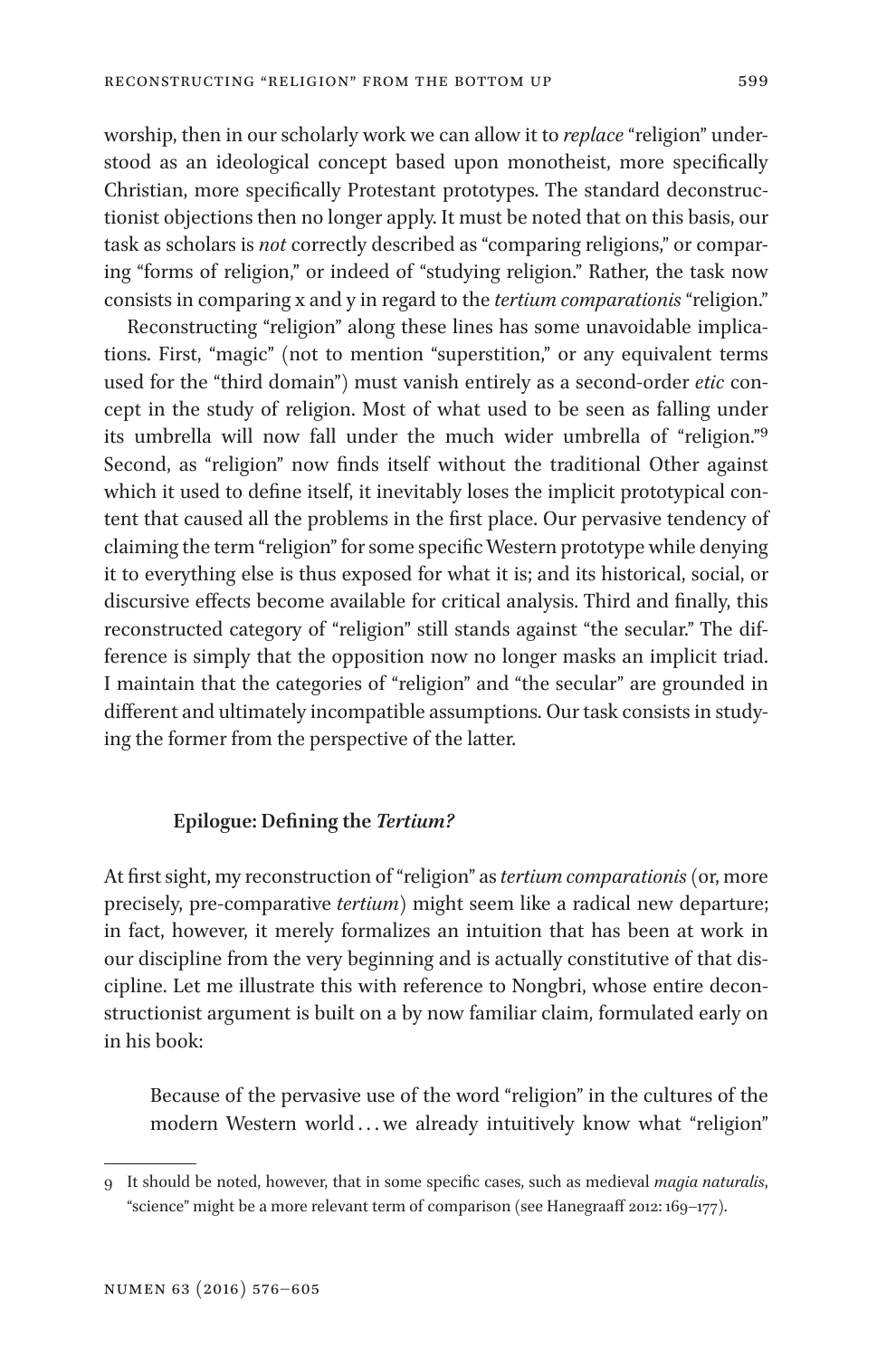is before we even try to define it: religion is anything that sufficiently resembles modern Protestant Christianity. (Nongbri 2013: 18)

Nongbri overlooks the fact that a very different intuition has always been at work in our discipline as well. One can see this in the simple fact that those socalled "magical" or "pagan" beliefs and practices that have always been rejected by Protestant Christianity have routinely been studied, in spite of everything, under the wider rubric of ... religion. After all, studying "magic" and "magical texts" is one of those things that "scholars of religion" have typically been doing. This fact stands in direct conflict with Nongbri's claim: it shows that in the actual practice of historical research, even beliefs and practices that do *not* sufficiently resemble modern Protestant Christianity are nevertheless perceived by scholars as somehow falling under the rubric of "religion." This is easily explained, of course, by the function of "religion" as *tertium comparationis*. Hence, my reconstruction of the category simply formalizes a principle that has always been at work in the actual praxis of *Religionswissenschaft*.

Finally, should the *tertium* itself be defined? As noted above, I am not sure that it is necessary (we can study apples, pears, or bananas and compare them to one another without ever having to define what we mean by "fruit"), but I think it can be done. The most important requirement for defining "religion" as *tertium comparationis* is that a position of strict impartiality be preserved in the comparison between "monotheist, more specifically Christian, more specifically Protestant" prototypes and their discursive Other(s). My own proposal in that regard is inspired by Clifford Geertz's famous definition, and describes religion as "any symbolic system that influences human action by providing possibilities for ritually maintaining contact between the everyday world and a more general meta-empirical framework of meaning" (Hanegraaff 1999).<sup>10</sup> I certainly do not mean to insist that this is the only way to define the *tertium*: if I offer my own definition here, this is only to demonstrate that such a definition is possible in principle. As far as I can see, mine does a perfectly decent job of accomplishing what it should accomplish: creating a platform (*not*, mind

<sup>10</sup> The most crucial difference between Geertz's definition and mine is that although Geertz discusses the dimension of ritual practice at length in the body of his article, it is remarkably absent from his famous definition. My definition therefore re-inserts that dimension. It should also be noted that, for reasons that are explained in my 1999 article, my own definition of "religion" entails a further differentiation between "religions" and "spiritualities" (*not* "spirituality" in the singular). Like Schilbrack (2005), I am not convinced by Asad's influential critique (1993), which caricatures Geertz as an adherent of *sui generis* religion for reasons that strike me as largely ideological.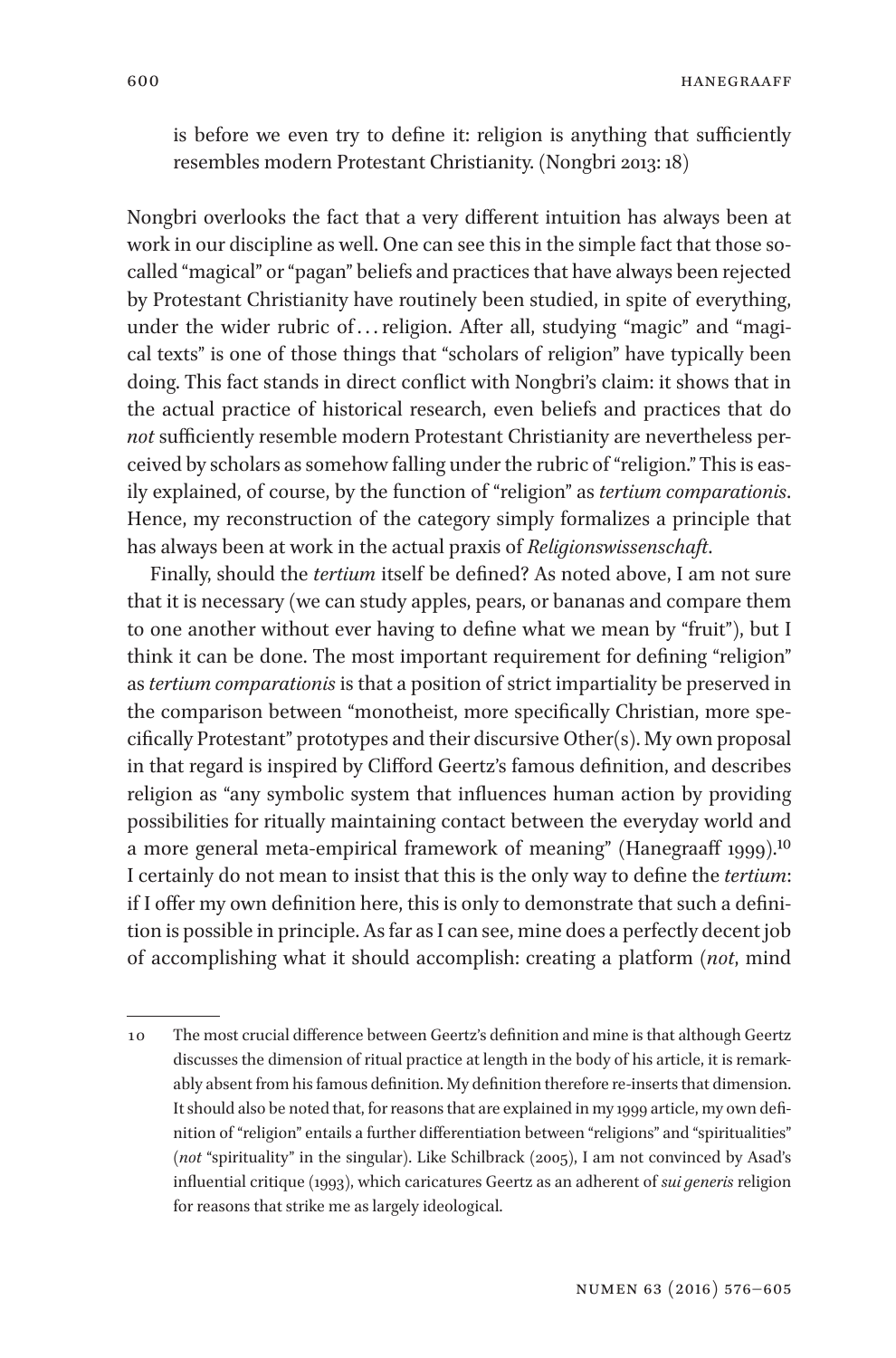you, for "comparing religions," but) for comparing x with y in regard to the *tertium comparationis* "religion." It could even have served in that capacity already during the early modern period, when the *tertium* became necessary to make sense of the strange beliefs and modes of worship observed among indigenous peoples and compare them with more familiar forms of, well, religion. In no way does this definition depend (*pace* Nongbri 2013: 18) upon any monotheist, more specifically Christian, or even more specifically Protestant prototypes, either positively by promoting them or negatively by rejecting or denigrating them. As such, I believe it escapes from the deconstructionist critique, thereby demonstrating the possibility of reconstructing "religion" as a valid field of academic research.

#### **References**

- Asad, Talal. 1993. "The Construction of Religion as an Anthropological Category." In *Genealogies of Religion: Discipline and Reasons of Power in Christianity and Islam*. Baltimore and London: Johns Hopkins University Press, 27–54.
- ―――. 2001. "Reading a Modern Classic: W. C. Smith's 'The Meaning and End of Religion.' " *History of Religions* 40(3): 205–222.
- Banton, Michael (ed.). 1966. *Anthropological Approaches to the Study of Religion*. London: Tavistock.
- Berger, Peter, and Thomas Luckmann. 1991 [1966]. *The Social Construction of Reality: A Treatise in the Sociology of Knowledge*. Harmondsworth: Penguin.
- Bergunder, Michael. 2011. "Was ist Religion? Kulturwissenschaftliche Überlegungen zum Gegenstand der Religionswissenschaft." *Zeitschrift für Religionswissenschaft*  $19(1-2): 3-55.$
- ―――. 2014. "What is Religion? The Unexplained Subject Matter of Religious Studies." *Method & Theory in the Study of Religion* 26(3): 246–286.
- Bernand, Carmen, and Serge Gruzinski. 1988. *De l'idolâtrie: Une archéologie des sciences religieuses*. Éditions du Seuil: Paris.
- Bianchi, Ugo (ed.). 1994. *The Notion of "Religion" in Comparative Research: Selected Proceedings of the XVIth Congress of the International Association for the History of Religions, Rome, 3–8 September 1990*. Rome: "L'Erma" di Bretschneider.
- Blasi, Anthony J. 1998. "Definition of Religion." In William H. Swatos (ed.), *Encyclopedia of Religion and Society*, Walnut Creek: Altamira, 129–133.
- Böhme, Harmut, and Gernot Böhme. 1983. *Das Andere der Vernunft: Zur Entwicklung von Rationalitätsstrukturen am Beispiel Kants*. Frankfurt am Main: Suhrkamp.
- Boyer, Pascal. 2010. *The Fracture of an Illusion: Science and the Dissolution of Religion*. Göttingen: Vandenhoeck & Ruprecht.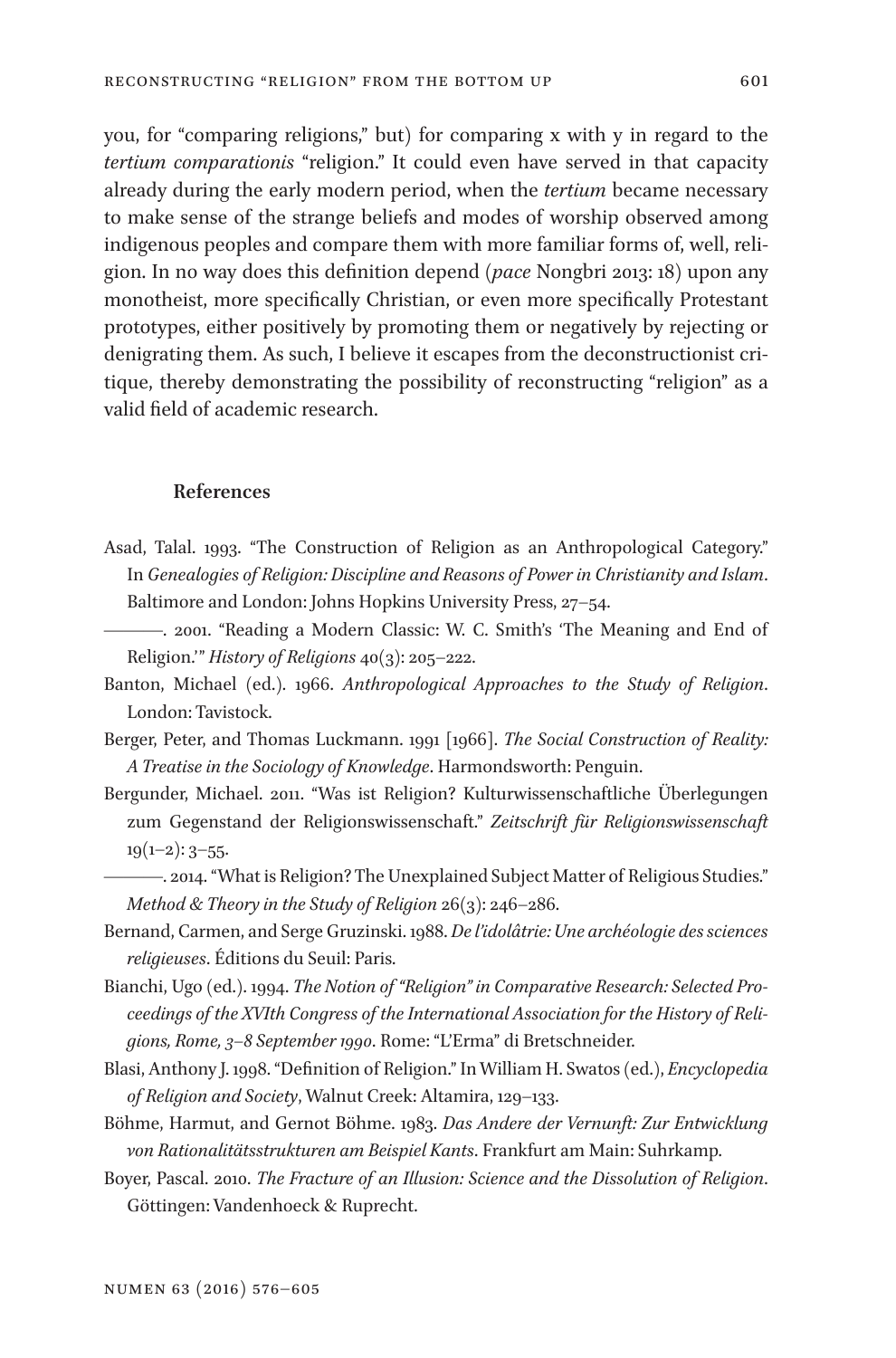- Brann, Eva T. H. 1991. *The World of the Imagination: Sum and Substance.* Lanham, Md.: Rowman and Littlefield.
- Casadio, Giovanni. 2010. "*Religio* versus Religion." In Jitse Dijkstra, Justin Kroesen, and Yme Kuiper (eds.), *Myths, Martyrs, and Modernity: Studies in the History of Religions in Honour of Jan N. Bremmer*, Brill: Leiden and Boston, 301–326.
- Chidester, David. 1996. *Savage Systems: Colonialism and Comparative Religion in Southern Africa*. Charlottesville: University Press of Virginia.
- Clarke, Peter B., and Peter Byrne. 1993. *Religion Defined and Explained*. New York: St. Martin's Press.
- Dennett, Daniel. 2007. *Breaking the Spell: Religion as a Natural Phenomenon*. Harmondsworth: Penguin.
- Despland, Michel. 1979. *La religion en occident: Évolution des idées et du vécu*. Montreal: Fides.
- Diderot, Denis, and Jean le Rond d'Alembert. 1765. *Encyclopédie ou Dictionnaire raisonné des sciences, des arts et des métiers par une société de gens de lettres.* Vol. 8. Neufchastel: Samuel Faulche and Co.
- Dubuisson, Daniel. 2003. *The Western Construction of Religion: Myths, Knowledge, and Ideology*. Baltimore: Johns Hopkins University Press.
- Engell, James. 1981. *The Creative Imagination: Enlightenment to Romanticism*. Cambridge, Mass.: Harvard University Press.
- Fauconnier, Gilles, and Mark Turner. 2002. *The Way We Think: Conceptual Blending and the Mind's Hidden Complexities*. New York: Basic Books.
- Feil, Ernst. 1986. *Religio, vol. 1: Die Geschichte eines neuzeitlichen Grundbegriffs vom Frühchristentum bis zur Reformation*. Göttingen: Vandenhoeck and Ruprecht.
	- ―――. 1997. *Religio, vol. 2: Die Geschichte eines neuzeitlichen Grundbegriffs zwischen Reformation und Rationalismus (ca. 1540–1620)*. Göttingen: Vandenhoeck and Ruprecht.
- ―――. 2001. *Religio, vol. 3: Die Geschichte eines neuzeitlichen Grundbegriffs im 17. und frühen 18. Jahrhundert*. Göttingen: Vandenhoeck and Ruprecht.
- Fitzgerald, Timothy. 2000. *The Ideology of Religious Studies*. New York: Oxford University Press.

―――. 2007. *Discourse on Civility and Barbarity: A Critical History of Religion and Related Categories*. New York: Oxford University Press.

- Gibbons, Sarah. 1994. *Kant's Theory of Imagination: Bridging the Gaps in Judgment and Experience*. Oxford: Clarendon Press.
- Halbertal, Moshe, and Avishai Margalit. 1992. *Idolatry*. Cambridge, Mass.: Harvard University Press.
- Hanegraaff, Wouter J. 1998. "The Emergence of the Academic Science of Magic: The Occult Philosophy in Tylor and Frazer." In Arie L. Molendijk and Peter Pels (eds.), *Religion in the Making: The Emergence of the Sciences of Religion*, Brill: Leiden, 253–275.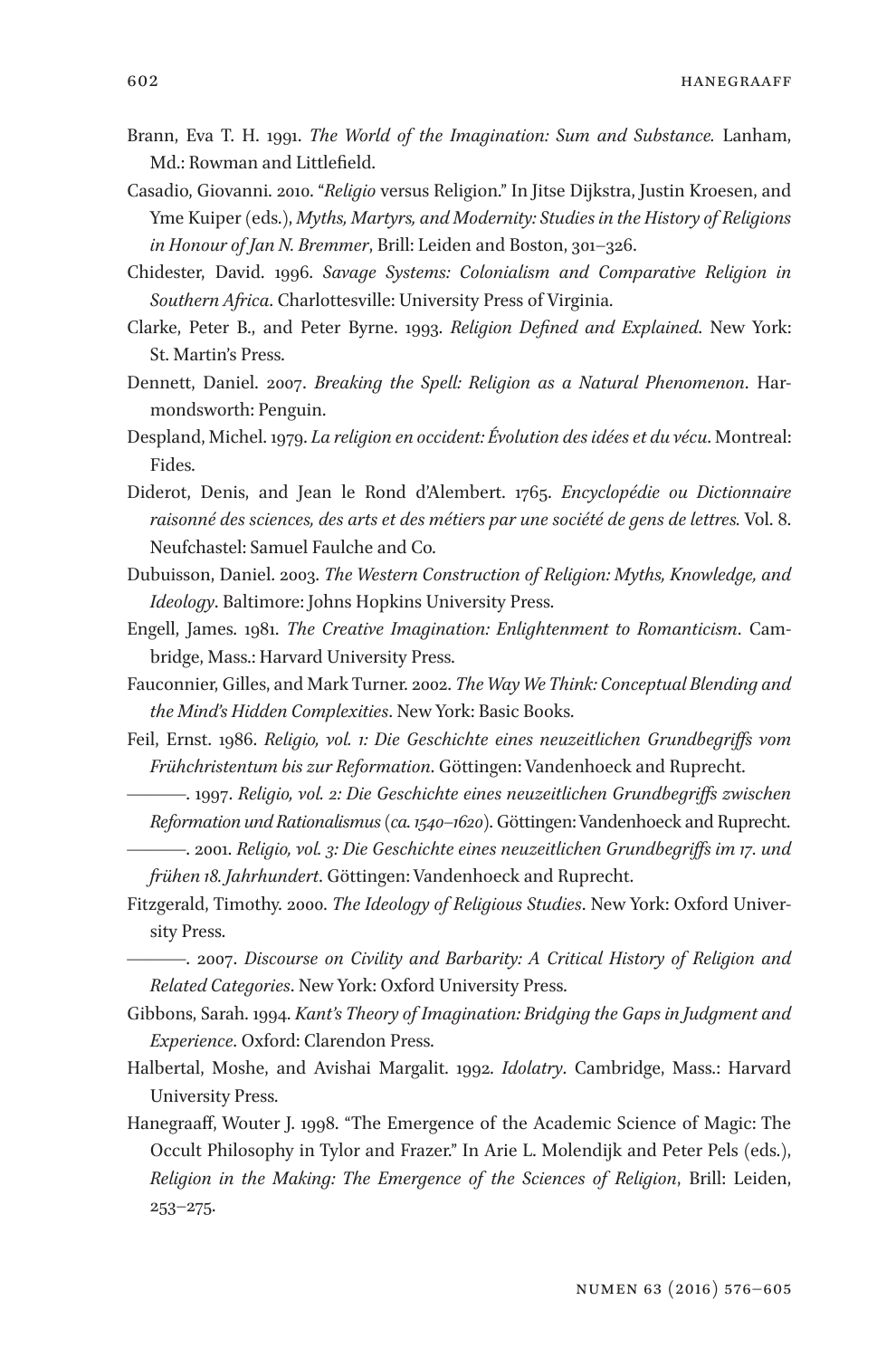―――. 1999. "Defining Religion in Spite of History." In Jan G. Platvoet and Arie L. Molendijk (eds.), *The Pragmatics of Defining Religion: Contexts, Concepts, and Contests*, Brill: Leiden, 337–378.

―――. 2012. *Esotericism and the Academy: Rejected Knowledge in Western Culture*. Cambridge: Cambridge University Press.

―――. 2013a. "The Power of Ideas: Esotericism, Historicism, and the Limits of Discourse." *Religion* 43(2): 252–273.

- ―――. 2013b. "The Notion of 'Occult Sciences' in the Wake of the Enlightenment." In Monika Neugebauer-Wölk, Renko Geffarth, and Markus Meumann (eds.), *Aufklärung und Esoterik: Wege in die Moderne*, Berlin: De Gruyter, 73–95.
- ―――. 2014. Review of Bern-Christian Otto, *Magie: Rezeptions- und diskursgeschichtliche Analysen von der Antike bis zur Neuzeit. Aries* 14(1): 114–120.
- ―――. 2016. "Religion and the Historical Imagination: Esoteric Tradition as Poetic Invention." In Christoph Bochinger and Jörg Rüpke (eds.), *Dynamics of Religion: Past and Present*, Berlin: De Gruyter, 131–153.
- Harmening, Dieter. 1979. *Superstitio: Überlieferungs- und theoriegeschichtliche Untersuchungen zur kirchlich-theologischen Aberglaubensliteratur des Mittelalters*. Berlin: Erich Schmidt.
- Harrison, Peter. 1990. *"Religion" and the Religions in the English Enlightenment*. Cambridge: Cambridge University Press.
- Jardine, Nick. 2004. "Etics and Emics (Not to Mention Anemics and Emetics) in the History of the Sciences." *History of Science* 42(3): 261–278.
- Jong, Albert de. 1997. *Traditions of the Magi: Zoroastrianism in Greek and Latin Literature*. Leiden: Brill.
- King, Richard. 1999. *Orientalism and Religion: Postcolonial Theory, India, and "The Mystic East."* London and New York: Routledge.
- Kneller, Jane. 2007. *Kant and the Power of Imagination*. Cambridge: Cambridge University Press.
- Kripal, Jeffrey J., with Ata Anzali, Andrea R. Jain, and Erin Prophet. 2014. *Comparing Religions: Coming to Terms*. Malden, Mass.: Wiley Blackwell.
- Krzeszowski, Tomasz P. 1981. "Tertium Comparationis." In Jacek Fisiak (ed.), *Contrastive Linguistics: Prospects and Problems*, Berlin and New York: Mouton, 301–312.
- Lakoff, George. 1987. *Women, Fire, and Dangerous Things: What Categories Reveal about the Mind*. Chicago: University of Chicago Press.
- Lambert, Yves. 1991. "La 'Tour de Babel' des définitions de la Religion." *Social Compass* 38(1): 73–85.
- Martin, Dale B. 2004. *Inventing Superstition: From the Hippocratics to the Christians*. Cambridge, Mass.: Harvard University Press.
- Masuzawa, Tomoko. 2005. *The Invention of World Religions, or, How European Universalism Was Preserved in the Language of Pluralism*. Chicago: University of Chicago Press.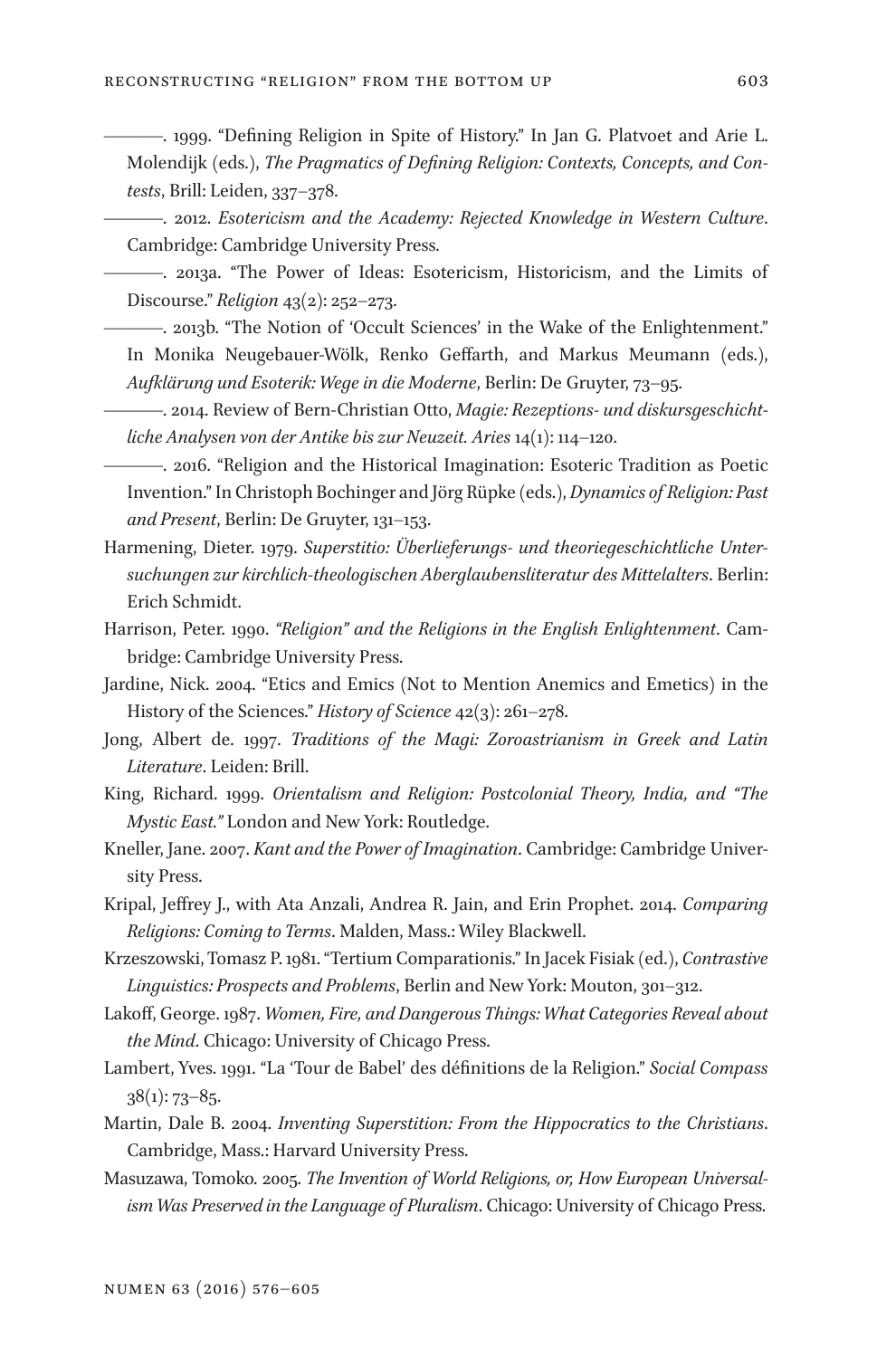- McCutcheon, Russell T. 1997. *Manufacturing Religion: The Discourse on Sui Generis Religion and the Politics of Nostalgia*. New York: Oxford University Press.
	- ―――. 2001. *Critics Not Caretakers: Redescribing the Public Study of Religion*. Albany: State University of New York Press.
- McKinnon, Andrew M. 2002. "Sociological Definitions, Language Games, and the 'Essence' of Religion." *Method & Theory in the Study of Religion* 14(1): 61–83.
- Medin, Douglas, and Andrew Ortony. 1989. "Psychological Essentialism." In Stella Vosniadou and Andrew Ortony (eds.), *Similarity and Analogical Reasoning*, Cambridge: Cambridge University Press, 179–195.
- Nongbri, Brent. 2013. *Before Religion: A History of a Modern Concept*. New Haven: Yale University Press.
- Otto, Bernd Christian. 2011. *Magie: Rezeptions- und diskursgeschichtliche Analysen von der Antike bis zur Neuzeit*. Berlin: De Gruyter.
- Platvoet, Jan G. 1999a. "To Define or Not to Define: The Problem of the Definition of Religion." In Jan G. Platvoet and Arie L. Molendijk (eds.), *The Pragmatics of Defining Religion: Contexts, Concepts, and Contests*, Brill: Leiden, 245–265.
- ―――. 1999b. "Contexts, Concepts and Contests: Towards a Pragmatics of Defining 'Religion.' " In Jan G. Platvoet and Arie L. Molendijk (eds.), *The Pragmatics of Defining Religion: Contexts, Concepts, and Contests*, Brill: Leiden, 463–516.
- Robinson, Richard. 1954. *Definition*. London: Clarendon Press.
- Saler, Benson. 2000 [1993]. *Conceptualizing Religion: Immanent Anthropologists, Transcendant Natives, and Unbounded Categories*. New York: Berghahn.
- Schaffalitzky de Muckadell, Caroline. 2014. "On Essentialism and Real Definitions of Religion." *Journal of the American Academy of Religion* 82(2): 495–520.
- Schilbrack, Kevin. 2005. "Religion, Models of, and Reality: Are We Through with Geertz?" *Journal of the American Academy of Religion* 73(2): 429–452.
	- ―――. 2012. "The Social Construction of 'Religion' and Its Limits: A Critical Reading of Timothy Fitzgerald." *Method & Theory in the Study of Religion* 24(2): 97–117.
- ―――. 2013. "After We Deconstruct 'Religion,' Then What? A Case for Critical Realism." *Method & Theory in the Study of Religion* 25(1): 107–112.
- ―――. 2014. *Philosophy and the Study of Religions: A Manifesto*. Chichester: Wiley Blackwell.
- Smith, Jonathan Z. 1982. *Imagining Religion: From Babylon to Jonestown*. Chicago: University of Chicago Press.
- ―――. 1998. "Religion, Religions, Religious." In Mark C. Taylor (ed.), *Critical Terms for Religious Studies*, Chicago: University of Chicago Press, 269–284.
- Smith, Wilfred Cantwell. 1991 [1962]. *The Meaning and End of Religion*. Minneapolis: Fortress Press.